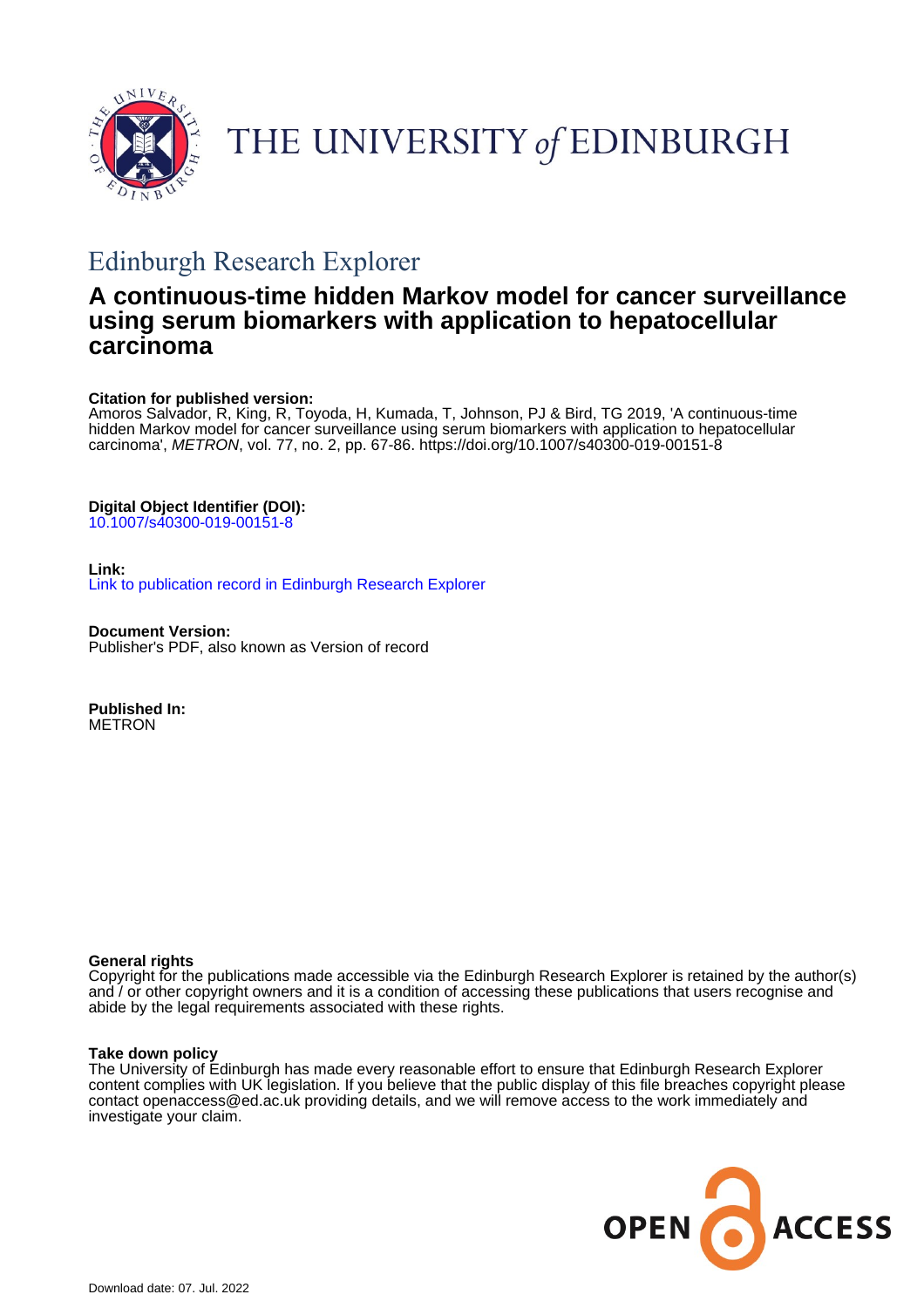

# **A continuous-time hidden Markov model for cancer surveillance using serum biomarkers with application to hepatocellular carcinoma**

**Ruben Amoros[1](http://orcid.org/0000-0003-2959-5979) · Ruth King<sup>1</sup> · Hidenori Toyoda<sup>2</sup> · Takashi Kumada2 · Philip J. Johnson<sup>3</sup> · Thomas G. Bird4,5**

Received: 13 January 2019 / Accepted: 21 May 2019 © The Author(s) 2019

## **Abstract**

Hepatocellular carcinoma (HCC) is the fourth most common cause of cancer deaths worldwide, and its early detection is a critical determinant of whether curative treatment is achievable. Early stage HCC is typically asymptomatic. Thus, screening programmes are used for cancer detection in patients at risk of tumour development. Radiological screening methods are limited by imperfect data, cost and associated risks, and additionally are unable to detect lesions until they have grown to a certain size. Therefore, some screening programmes use additional blood/serum biomarkers to help identify individuals in whom to target diagnostic cancer investigations. The GALAD score, combining the levels of several blood biomarkers, age and sex, has been developed to identify patients with early HCC. Here we propose a Bayesian hierarchical model for an individual's longitudinal GALAD scores whilst in HCC surveillance to identify potentially significant changes in the trend of the GALAD score, indicating the development of HCC, aiming to improve early detection compared to standard methods. An absorbent two-state continuous-time hidden Markov model is developed for the individual level longitudinal data where the states correspond to the presence/absence of HCC. The model is additionally informed by the information on the diagnosis by standard clinical practice, taking into account that HCC can be present before the actual diagnosis so that there may be false negatives within the diagnosis data. We fit the model to a Japanese cohort of patients undergoing HCC surveillance and show that the detection capability of this proposal is greater than using a fixed cut-point.

Grant acknowledgements: RA is supported by a Chief Scientist's Office Catalyst Award (CGA/17/19) and a Scottish Liver Transplant Unit Endowment Award. TGB is supported by the Wellcome Trust (107492/Z).

B Ruben Amoros ruben.amoros.salvador@gmail.com

<sup>&</sup>lt;sup>1</sup> School of Mathematics, University of Edinburgh, Edinburgh EH9 3FD, UK

<sup>2</sup> Department of Gastroenterology, Ogaki Municipal Hospital, Ogaki, Japan

<sup>3</sup> Institute of Translational Medicine, University of Liverpool, Liverpool, UK

<sup>4</sup> Cancer Research UK Beatson Institute, Switchback Road, Glasgow G61 1BD, UK

<sup>5</sup> MRC Centre for Inflammation Research, The Queens Medical Research Institute, University of Edinburgh, Edinburgh EH16 4TJ, UK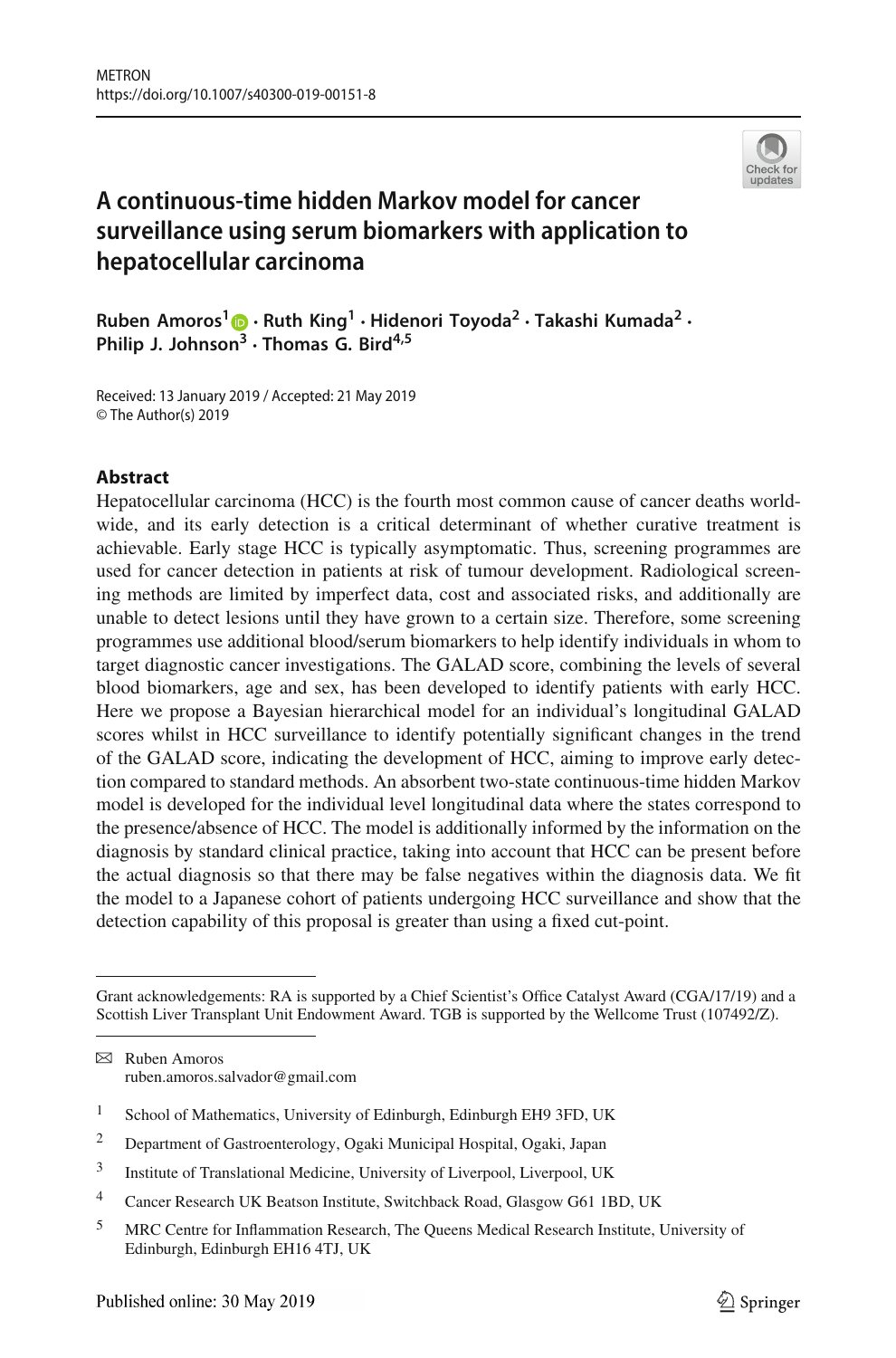**Keywords** Hidden Markov chains · Hepatocellular carcinoma · Disease detection · Change-point models

## **1 Introduction**

Primary liver cancer, of which hepatocellular carcinoma (HCC) is the most common form, is the fourth highest cause of cancer deaths worldwide, accounting for 840,000 cases and 780,000 deaths annually with an age adjusted incidence of 9.5 case per 100,000 person years [\[5\]](#page-19-0). The development of HCC is closely linked to the presence of underlying chronic liver disease. Despite there being global prevention strategies, such as targeting Hepatitis B and C through vaccination and treatment respectively [\[11\]](#page-19-1), at present the incidence of HCC in both low and high income countries is rising and outcomes for patients with HCC remain typically among the worst of any cancer type [\[5\]](#page-19-0). HCC stage at diagnosis is the major determinant of the treatment that can be applied and whether curative treatment is achievable. Thus, early stage HCC detection is essential to improve outcomes for individuals who develop HCC. Achieving detection of HCC at an early stage is challenging as the disease is typically asymptomatic. Therefore, cancer surveillance strategies are required. Due to the associated cost and practicality constraints, these programmes are generally targeted to those at highest HCC risk, with stratification revolving centrally around the degree of liver fibrosis. Cirrhosis, the end-stage of liver fibrosis, is the highest risk factor associated with HCC, with approximately 70–90% of HCC cases having established cirrhosis [\[8\]](#page-19-2). The incidence of HCC among persons with cirrhosis is also high, with an estimated 1 in 3 people with cirrhosis eventually developing HCC. Thus, significant underlying liver disease is typically used as an entry point into HCC surveillance programmes. These surveillance programmes usually rely upon imaging based HCC detection, typically using ultrasound, which may also be supplemented by serum biomarkers [\[12](#page-19-3)[,14](#page-19-4)[,20\]](#page-19-5). The actual diagnosis of HCC, following suspicion of underlying tumour raised by screening, is achieved by diagnostic cross sectional imaging; multiphasic computed tomography and/or dynamic contrast-enhanced magnetic resonance imaging. Each of these radiological tests has their own limitations including expense, radiation exposure, diagnostic accuracy—particularly in the presence of cirrhosis or presence of fat in the liver—and an inability to accurately diagnose small lesions  $(< 1 \text{ cm})$ . These tests may, however, be supplemented with the current gold standard of histopathological examination following a targeted liver biopsy, an invasive procedure itself carrying risk. An accepted means of identifying screened individuals for diagnostic investigation is to use blood/serum biomarkers either in isolation or jointly with image-based surveillance programmes. The measurement of biomarkers using simple blood tests is less expensive than radiological imaging tests and has the potential of detecting the development of tumours before they may be confirming on imaging [\[17](#page-19-6)].

Levels of several blood biomarkers, including Alpha-fetoprotein (AFP), des-carboxyprotrombin (DCP) and AFP-L3 (an isoform of AFP) have been shown to be indicative of the development of HCC and are included in specific international guidelines [\[21\]](#page-19-7). The GALAD score, defined to be a linear combination of the concentration of these three biomarkers (log transformed for AFP and DCP) combined with age and gender, has been proposed for distinguishing patients in HCC surveillance having underlying tumours. In the original crosssectional study by Johnson et al. [\[17\]](#page-19-6), sensitivities of over 97% and specificities of over 62% were reported using a (fixed) threshold score as the criterion. The construction of the threshold score was based on a logistic regression analysis of data from a cross-sectional study and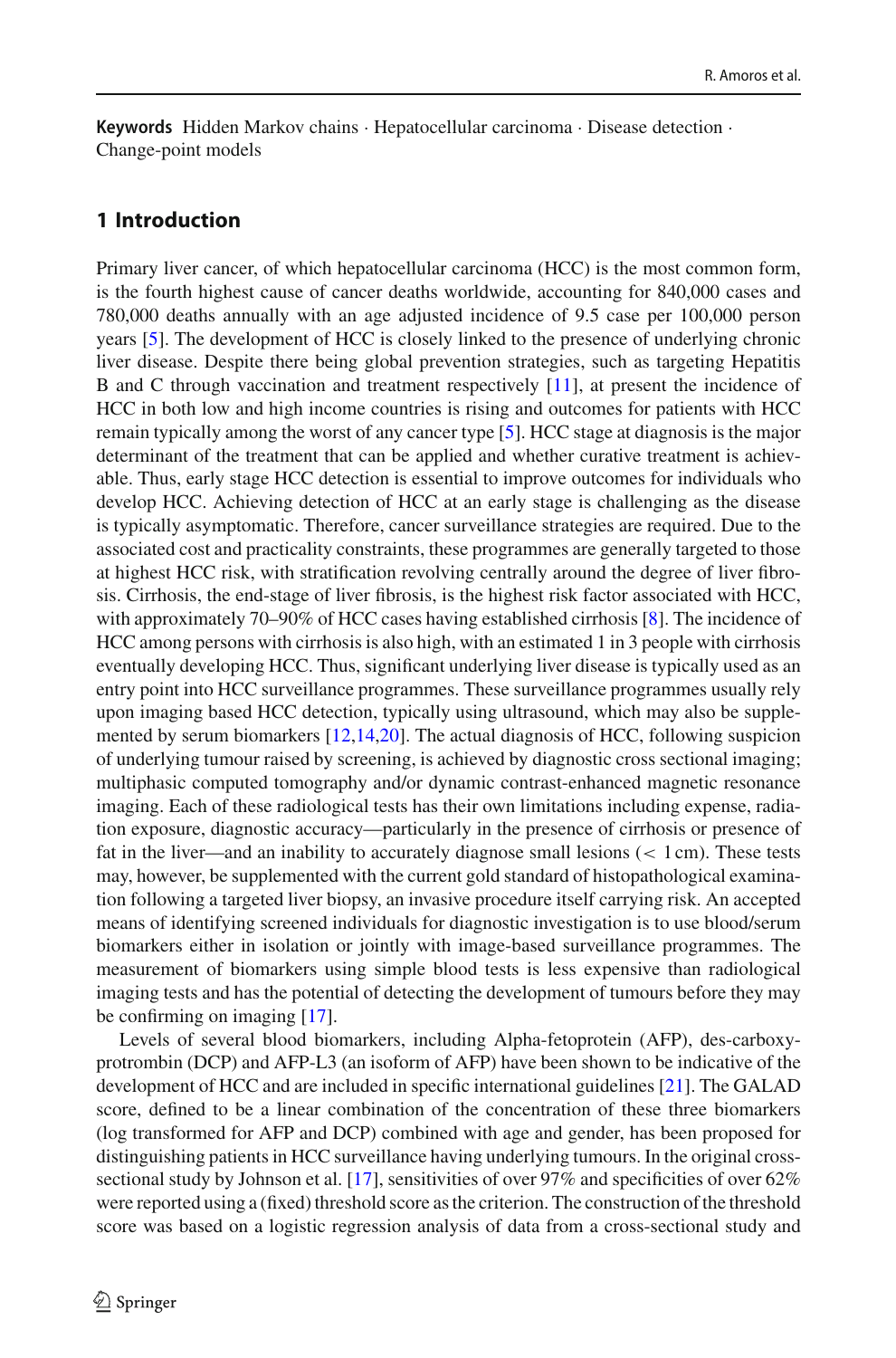classifies a patient as having a high risk of developing HCC if their GALAD score exceeds a given threshold. This approach was subsequently validated in cross sectional analysis of international cohorts [\[3](#page-18-0)]. However, this does not necessarily imply that a fixed threshold for the GALAD score (or any of the individual biomarkers) will be as effective in detecting the start or growth of the tumour, nor that alternative strategies for detecting changes in biomarker behaviour could not provide improved tumour detection accuracy. Observational longitudinal data of individual biomarker levels (AFP) suggest that many patients who later go on to be diagnosed as developing HCC show a gradual (approximately log-linear) increase of their AFP biomarker level before being diagnosed with HCC [\[4](#page-19-8)].

Using the observational data and expert medical knowledge, several approaches have been taken to build models that take into account the temporal evolution of the biomarker or GALAD score per patient. These include, for example, a parametric empirical Bayes approach that weights the population threshold with the historic observations of the patients at risk of ovarian cancer [\[10](#page-19-9)[,23\]](#page-19-10) and HCC [\[33\]](#page-20-0); or joint longitudinal-survival models for prostate cancer [\[28](#page-20-1)[,36](#page-20-2)]; and modelling the transition probabilities from cirrhosis to HCC and/or death via longitudinal hidden Markov models (HMMs; [\[2\]](#page-18-1)). Here, we focus on directly modelling the individual longitudinal GALAD scores of patients in HCC surveillance. To study this we use a Bayesian hierarchical model to permit the identification of the potential change in trend of the score (from no temporal trend to an increasing trend) corresponding to the onset of a tumour. In particular, we develop an absorbent continuous-time HMM with two states, corresponding to "tumour free" (or HCC absent) or "tumour present" (or HCC present) with an associated observation process corresponding to the GALAD score with constant (but individual-specific) mean for the state of tumour free and a linearly increasing mean for the state of tumour present (from the onset of the tumour). Further, the transition probability of moving from a tumour free state to the tumour present state (i.e. developing HCC) is also increased with higher patient baseline GALAD levels. We have additional observational data relating to the diagnosis of patients. The diagnosis of HCC is specified as a partial observation of the underlying latent variable (presence versus absence of HCC) where we assume that there are no false positive diagnoses (all individuals diagnosed with HCC do have a tumour) but where there may be false negatives (an individual may not yet be diagnosed with HCC but may have an underlying undiagnosed tumour). We note that permitting false negatives means that the lack of a correct positive diagnosis (e.g. when the tumour is too small to identify using image-based diagnostic techniques) does not lead to biased parameter estimation due to this incorrectly assumed state of the individual. Finally, the proposed model incorporates a mixture component which allows for a proportion of the patients that develop HCC to not display any change in their AFP or GALAD score over time [\[3](#page-18-0)[,4](#page-19-8)]. We note that this final issue implies that sensitivity based on the use of such biomarkers will always be imperfect, but we are able to estimate the proportion of individuals for whom such biomarker analyses will not provide an early indicator of HCC, for the given representative population.

Similar modelling approaches have been proposed and applied to ovarian cancer [\[22,](#page-19-11) [30\]](#page-20-3) and HCC [\[34](#page-20-4)], including the use of several biomarkers simultaneously. However, these previous approaches have further limitations, such as the necessity for the training of the models to distinguish patients with and without cancer without error; or not considering the individual heterogeneity of the baseline biomarker level of each patient as a risk factor for developing a tumour. Further, the time of developing HCC is modelled with respect to the time of diagnosis, and so is specified retrospectively. Conversely in our approach we more intuitively model the time until diagnosis, given the time of developing HCC, so that prediction of the presence of HCC can be made without knowing a time of diagnosis (never known in prospective detection).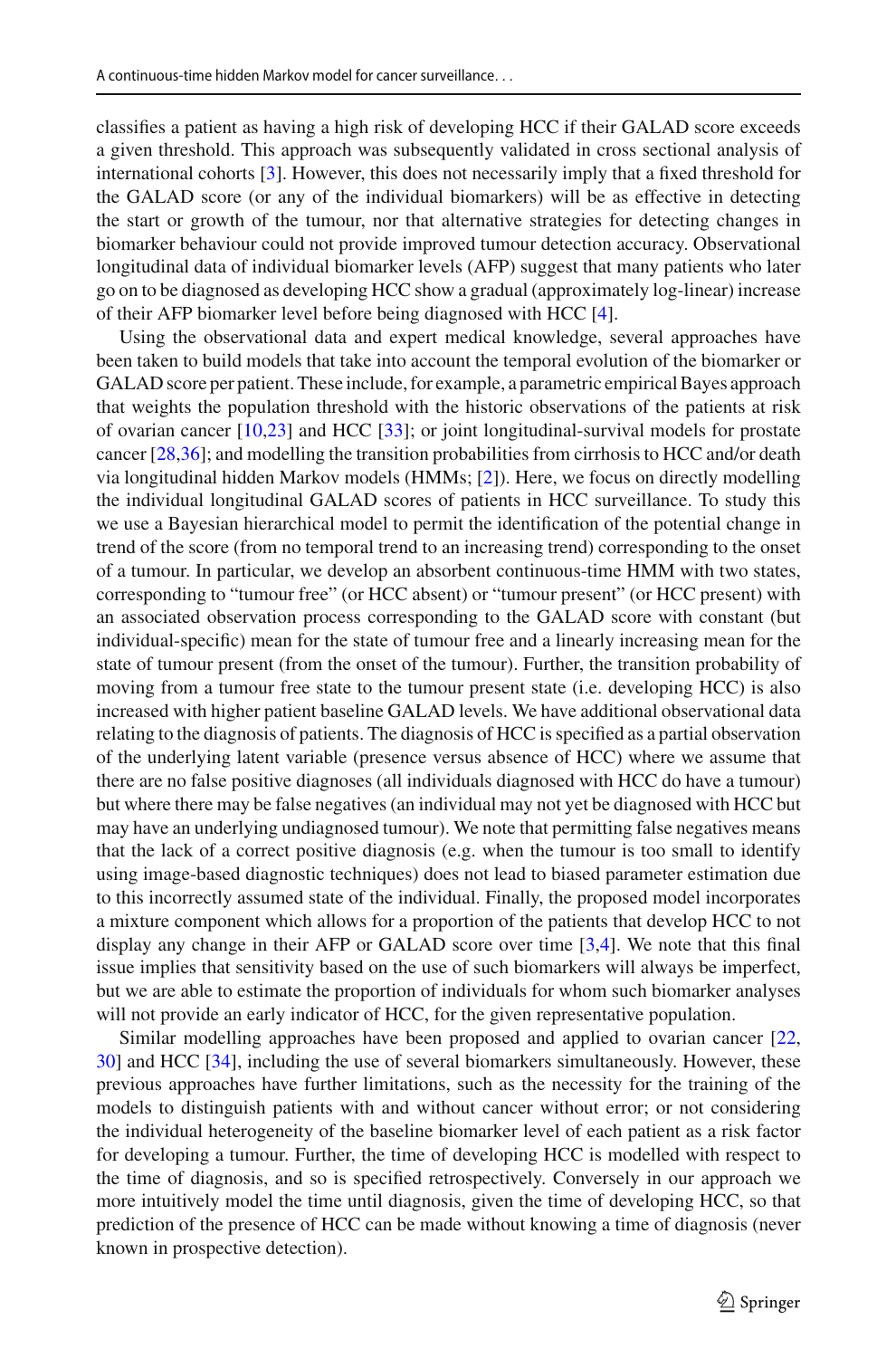The rest of the paper is structured as follows. In Sect. [2](#page-4-0) we detail the patient dataset we use in this work; Sect. [3](#page-4-1) presents the proposed statistical model in detail; the results of applying this model to our motivating dataset are presented in Sect. [4;](#page-12-0) and conclusions are given in Sect. [5.](#page-16-0)

## <span id="page-4-0"></span>**2 Patient data**

We focus on the dataset provided by the Ogaki Municipal Hospital, Japan, comprising of individual longitudinal data collected at irregular times over the period of several years from patients with cirrhosis being screened for HCC. In total, data from 2273 patients were available between the years 2009–2015.We discarded one patient record as no GALAD scores were recorded; of the remaining 2272 patients, 113 (5%) were diagnosed with HCC within the study period. These data provided a total of 50,410 observations. Of these observations, 1807 corresponded to future GALAD scores after a patient is diagnosed with HCC and a further 13,805 observations failed to record a complete GALAD score, so that these observations were omitted from the data—though we retained 93 observations corresponding to HCC diagnosis dates that where kept in the database even though the GALAD score was not recorded at the time—leaving a total of 35,001 observations (or a mean of approximately 15 observations per patient). In addition to the GALAD scores, additional covariates recorded on each patient included sex, cirrhosis aetiology, vital status, age, date of observations and, for those diagnosed with HCC, the date of HCC diagnosis, number of tumours and maximum size of the tumours. Table [1](#page-5-0) offers a description of these variables segmented by HCC-diagnosed and non-diagnosed patients. The dataset was randomly divided into a training dataset and a test dataset comprising 75% and 25% of the patients respectively stratified by HCC diagnosis (26,356 and 8645 observations respectively). The distribution of the rest of the covariates was checked and found to be similar in both training and test datasets. Importantly, in order to minimize the possibility of false negatives from the earliest forms of HCC in the test dataset, 3380 observations were excluded, corresponding to all the observations from non-diagnosed patients that were less than two years before their last observation of the study. This two year period was chosen based upon a realistic timescale for the undiagnosed tumours to make themselves apparent, taking into account both tumour doubling time and survival following early diagnosis.

## <span id="page-4-1"></span>**3 Method**

In this section we initially present the notation that we shall use throughout before constructing the hidden Markov model motivated by the current clinical understanding of HCC.

#### **3.1 Notation**

We let *I* denote the total number of patients, and index each patient by  $i$  in  $1, \ldots, I$ . We let  $J_i$  denote the number of observations recorded for patient  $i = 1, \ldots, I$ , and index each chronologically ordered observation for patient *i* by  $j = 1, \ldots, J_i$  (observation occasion). Finally we let  $t_{ij}$  denote the time (in days) from the first screening of patient *i* to observation *j*; so that  $t_{i1} = 0$  for all  $i = 1, \ldots, I$ . The observed data correspond to the set of observed GALAD scores for each patient  $i = 1, \ldots, I$  denoted by  $\mathbf{B}_i = \{B_{ij} : j = 1, \ldots, J_i\}$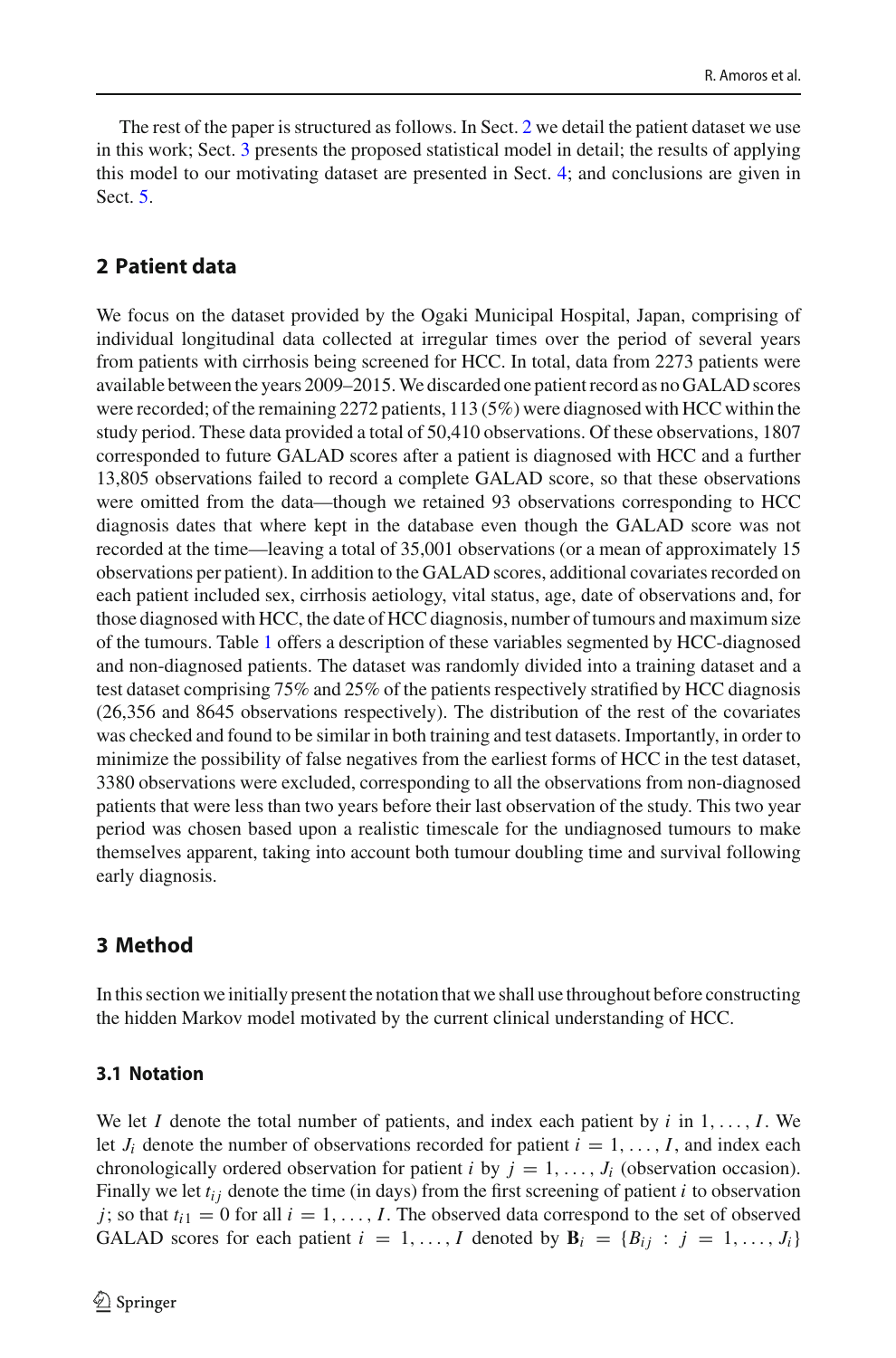|                        | Diagnosed    |                         | Non-diagnosed |                         |
|------------------------|--------------|-------------------------|---------------|-------------------------|
| <b>Sex</b>             |              |                         |               |                         |
| Female                 | 36 (31.9%)   |                         | 1153 (53.4%)  |                         |
| Male                   | $77(68.1\%)$ |                         | 1006 (44.6%)  |                         |
| Aetiology              |              |                         |               |                         |
| <b>HBV</b>             | $15(13.3\%)$ |                         | 581 (26.9%)   |                         |
| <b>HCV</b>             | 83 (73.4%)   |                         | 1078 (49.9%)  |                         |
| $HC + BV$              | $1(0.9\%)$   |                         | 40 (1.9%)     |                         |
| Other                  | 14 (12.4%)   |                         | 460 (21.3%)   |                         |
| Vital status           |              |                         |               |                         |
| Alive                  | 94 (83.2%)   |                         | 2121 (98.2%)  |                         |
| Dead                   | 19 (16.8%)   |                         | 38 (1.8%)     |                         |
| Age (years)            | 68.1(9.2)    | $34.1 \rightarrow 85.0$ | 61.6(13.2)    | $11.7 \rightarrow 92.2$ |
| Obs. per patient       | 13.5(7.0)    | $2 \rightarrow 39$      | 15.5(6.4)     | $6 \rightarrow 70$      |
| <b>GALAD</b> score     | $-1.08(2.0)$ | $-6.1 \rightarrow 12.4$ | $-3.1(1.9)$   | $-9.5 \rightarrow 7.8$  |
| Screening time (years) | 3.2(1.2)     | $1.0 \rightarrow 5.6$   | 5.1(0.7)      | $3.0 \rightarrow 6.0$   |
| Num. tumours           |              |                         |               |                         |
| 1                      | 85 (75.2%)   |                         |               |                         |
| $\mathfrak{2}$         | 22(19.5%)    |                         |               |                         |
| 3                      | 4 $(3.5\%)$  |                         |               |                         |
| 5                      | $2(1.8\%)$   |                         |               |                         |
| Max. size tumours (cm) | 2.1(1.0),    | $0.7 \rightarrow 7.6$   |               |                         |
| Total patients         | 113 (100%)   |                         | 2159 (100%)   |                         |

<span id="page-5-0"></span>**Table 1** Description of the database provided from the Ogaki Municipal Hospital, Japan, stratified by diagnosed and non-diagnosed with HCC patients

Number of patients (percentage%) for discrete variables. Mean (SD), minimum  $\rightarrow$  maximum for continuous variables. *Obs*. observations, *Num*. number, *Max*. maximum, *HBV* hepatitis B virus, *HCV* hepatitis C virus, *HC*+*BV* both hepatitis C and B virus

and for those individuals who are diagnosed with HCC, the associated time of diagnosis. Consequently, from the date of positive diagnosis (if any) we obtain the associated diagnosis status denoted by the indicator function  $D_{ij}$  corresponding to whether or not individual  $i = 1, \ldots, I$  has been diagnosed with HCC at observation occasion  $j = 1, \ldots, J_i$ ; and let all of diagnosis states for individual *i* be denoted by  $\mathbf{D}_i = \{D_{ij} : j = 1, \ldots, J_i\}$ . Thus we can express the data as the set of paired observations of GALAD score and diagnosis status of each patient at each observation occasion,  ${B_{ij}, D_{ij} : i = 1, ..., I; j = 1, ..., J_i}$  which we combine with the associated known set of screening times for each patient,  $\{t_{ij} : i =$  $1, \ldots, I; j = 1, \ldots, J_i$ .

## **3.2 Model**

We develop a continuous-time hidden Markov model to represent the processes that are acting on the system. The overall model is summarised in Fig. [1](#page-6-0) in the form of a directed graph, providing the direct conditional relationships between the model parameters. We describe each of the components of the hierarchical model in turn.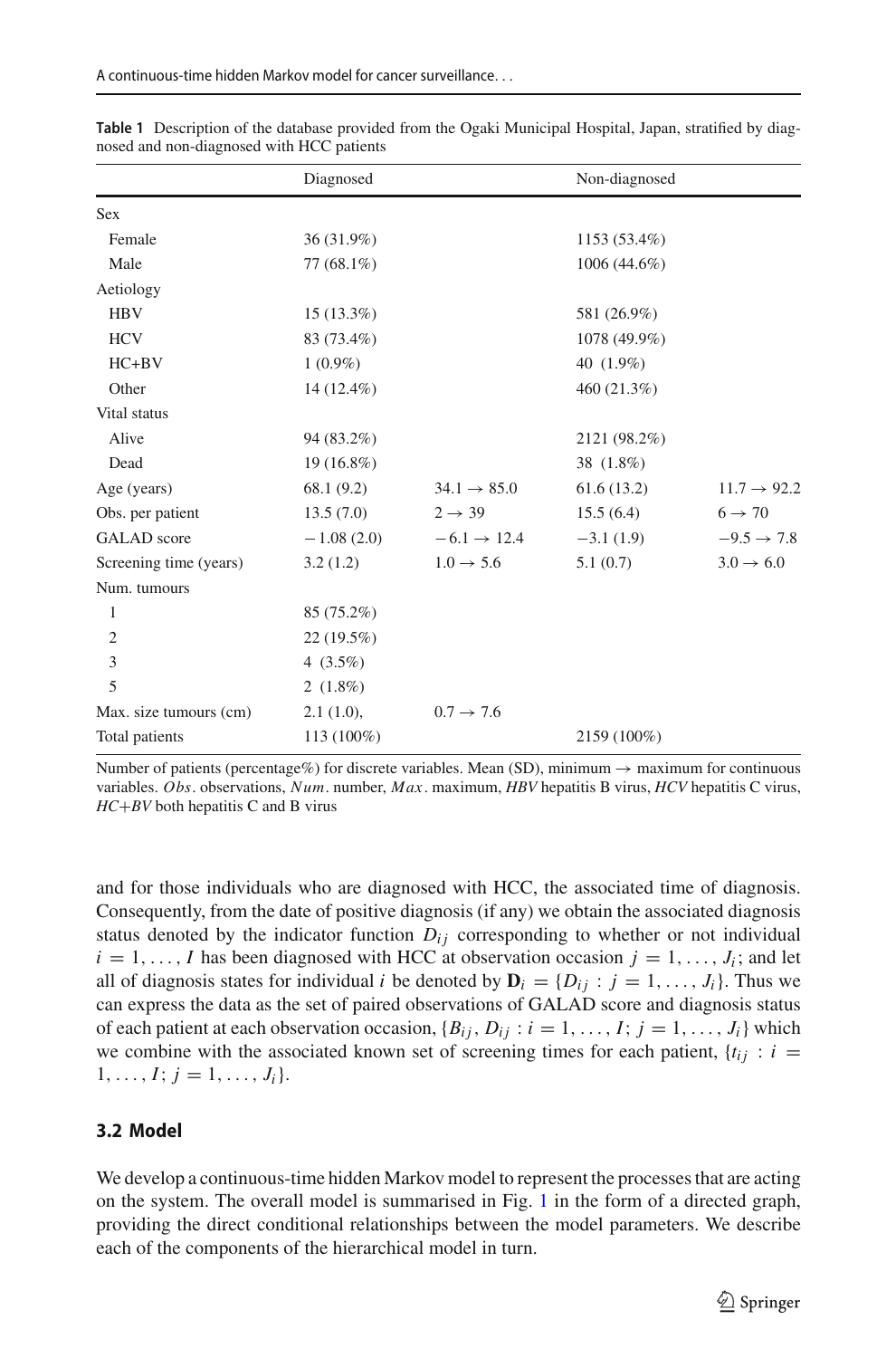

<span id="page-6-0"></span>**Fig. 1** Directed graph representing the hierarchical model. The grey components correspond to the conditional distribution for the observed GALAD scores; the green components to the specification of the mean underlying GALAD score over time; the red components to the mixture distribution to account for the behaviour of biomarkers given a tumour present; the blue components to the underlying latent process of disease status; and the orange components to represent the diagnosis observation, given the disease status of an individual (colour figure online)

#### <span id="page-6-1"></span>**3.2.1 Observed GALAD score**

For each patient  $i = 1, \ldots, I$  and observation occasion  $j = 1, \ldots, J_i$ , the GALAD score  $B_{ij}$ (or more generally a biomarker score) is recorded. We assume that all the recorded GALAD scores are conditionally independent observations from a Gaussian distribution with mean  $\mu_{ij}$  and variance  $\sigma^2$ , such that,

$$
B_{ij}|\mu_{ij},\sigma^2 \sim \mathcal{N}(\mu_{ij},\sigma^2),\tag{1}
$$

where  $\mu_{ij}$  is itself a function dependent on numerous factors, but critically on whether an individual has a tumour or not—we discuss this mean in detail in Sect. [3.2.2.](#page-7-0) Component (1) of the model is represented in grey in Fig. [1,](#page-6-0) and describes the first level of the hierarchical model. We note that for our data there are 93 observation corresponding to a confirmed diagnosis for which there is no associated GALAD score recorded, in this case we simply omit these GALAD scores in this part of the model. In general, alternative distributions may be appropriate for other biomarker data, such as raw AFP values which are constrained to be positive so that a log-Normal distribution may be considered.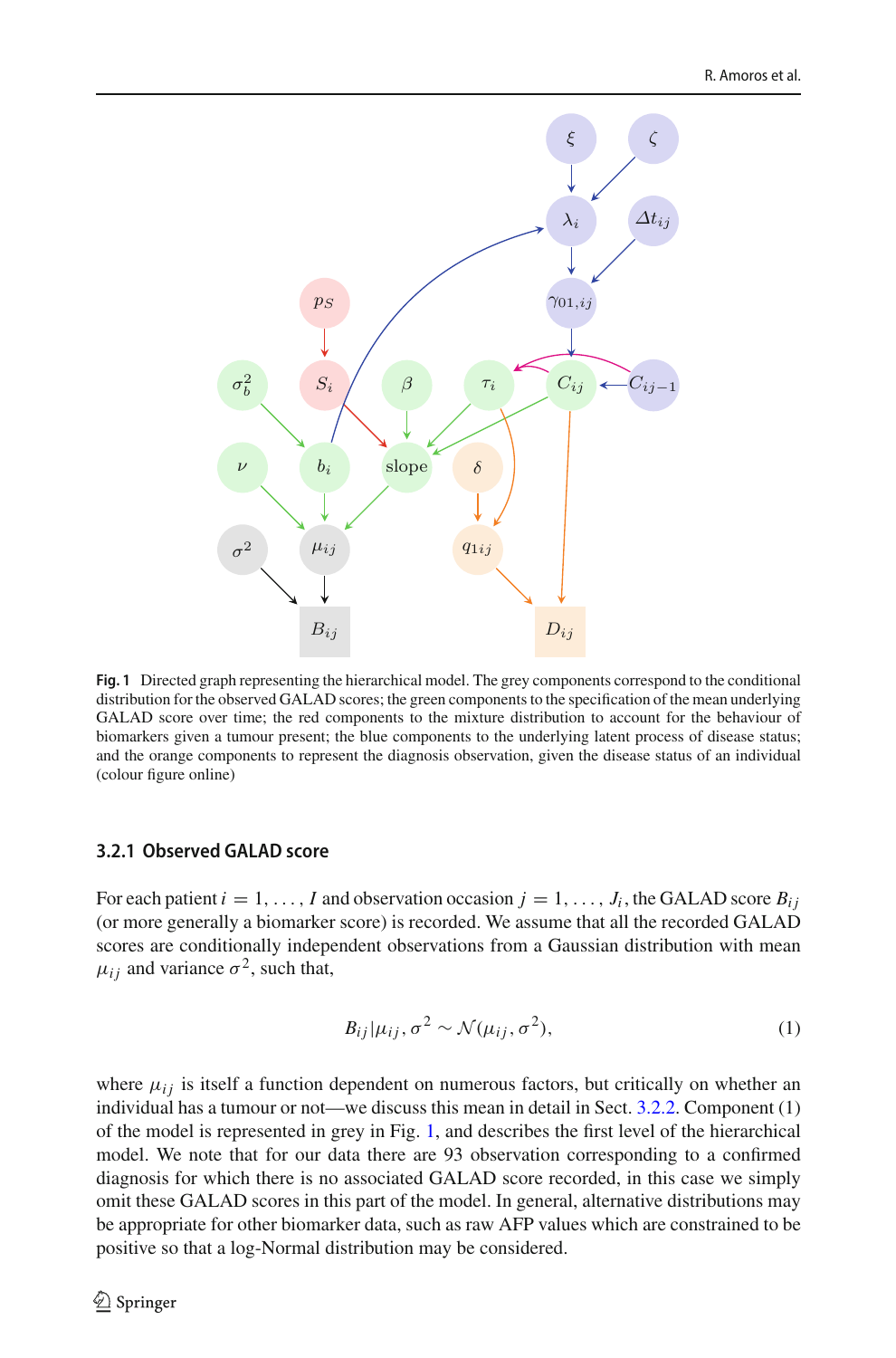#### <span id="page-7-0"></span>**3.2.2 Underlying mean GALAD level**

Here we consider how the underlying mean GALAD score of an individual,  $\mu_{ij}$ , may change over time—and consider two separate cases: (i) individuals that do not develop HCC within the study; and (ii) individuals who do develop HCC within the study and describe each in turn.

#### **Case (i): non-HCC patients**

We assume that a patient without HCC has a constant underlying mean GALAD score. However, this baseline score will be different for each patient, and therefore can be expressed as the sum of a population mean baseline, denoted by  $\nu$ , and an individual heterogeneity term, *bi* , modeled as a Gaussian random effect.

#### **Case (ii): HCC-positive patients**

We initially assume that individuals who develop HCC will experience an increase in their underlying mean GALAD score. We note that this assumption is not always true, but for simplicity we omit this complexity at this stage and we extend the model to account for this below. We let  $\tau_i$  denote the (unobserved) time when a tumour starts to grow for individual  $i$ , given that they develop HCC within the study, and assume that this coincides with the change in the mean underlying GALAD score. If there is a lag between a tumour developing and a change in GALAD score then the definition of  $\tau_i$  changes accordingly to be the time at which the mean GALAD score changes (driven by changes in the biomarkers) following the development of the tumour. Prior to the change-point  $\tau_i$  the mean GALAD score for an individual is as for non-HCC patients. Following the onset of the tumour, we assume that underlying mean GALAD score increases linearly over time.

Mathematically combining the two cases together we can express the above in the form:

$$
\mu_{ij} = v + b_i + C_{ij}\beta(t_{ij} - \tau_i),
$$
  
\n
$$
b_i|\sigma_b^2 \sim \mathcal{N}(0, \sigma_b^2),
$$
\n(2)

such that  $C_{ij} \equiv I(\tau_i \langle t_i \rangle)$ , where  $I(\cdot)$  denotes the indicator function and we use the convention that  $\tau_i = \infty$  for individuals who do not develop a tumour within the study period. In other words,  $C_{ij} = 0$  if the patient does not have a tumour at time  $t_{ij}$ ; and  $C_{ij} = 1$  if the patient does have a tumour at time  $t_{ij}$ . Finally, we note that we constrain the slope parameter  $\beta > 0$  for clinical reasons. This aspect of the model is denoted by the green components of Fig. [1.](#page-6-0)

However, as noted above, not all individuals who develop HCC have the same biological reactions. In particular, there appears to be a proportion of HCC-positive individuals for whom there is no discernible change in their GALAD score prior to diagnosis. To account for this mathematically we consider a mixture model where there are two homogeneous subpopulations. Sub-population (or mixture component) 1 corresponds to those whose mean GALAD scores do increase following the onset of HCC (linearly in time as described above); and sub-population (or mixture component) 2 to those for whom their mean underlying GALAD score is unchanged despite the development of a tumour. We let  $p<sub>S</sub>$  denote the probability that a patient who develops HCC will have an increased mean GALAD score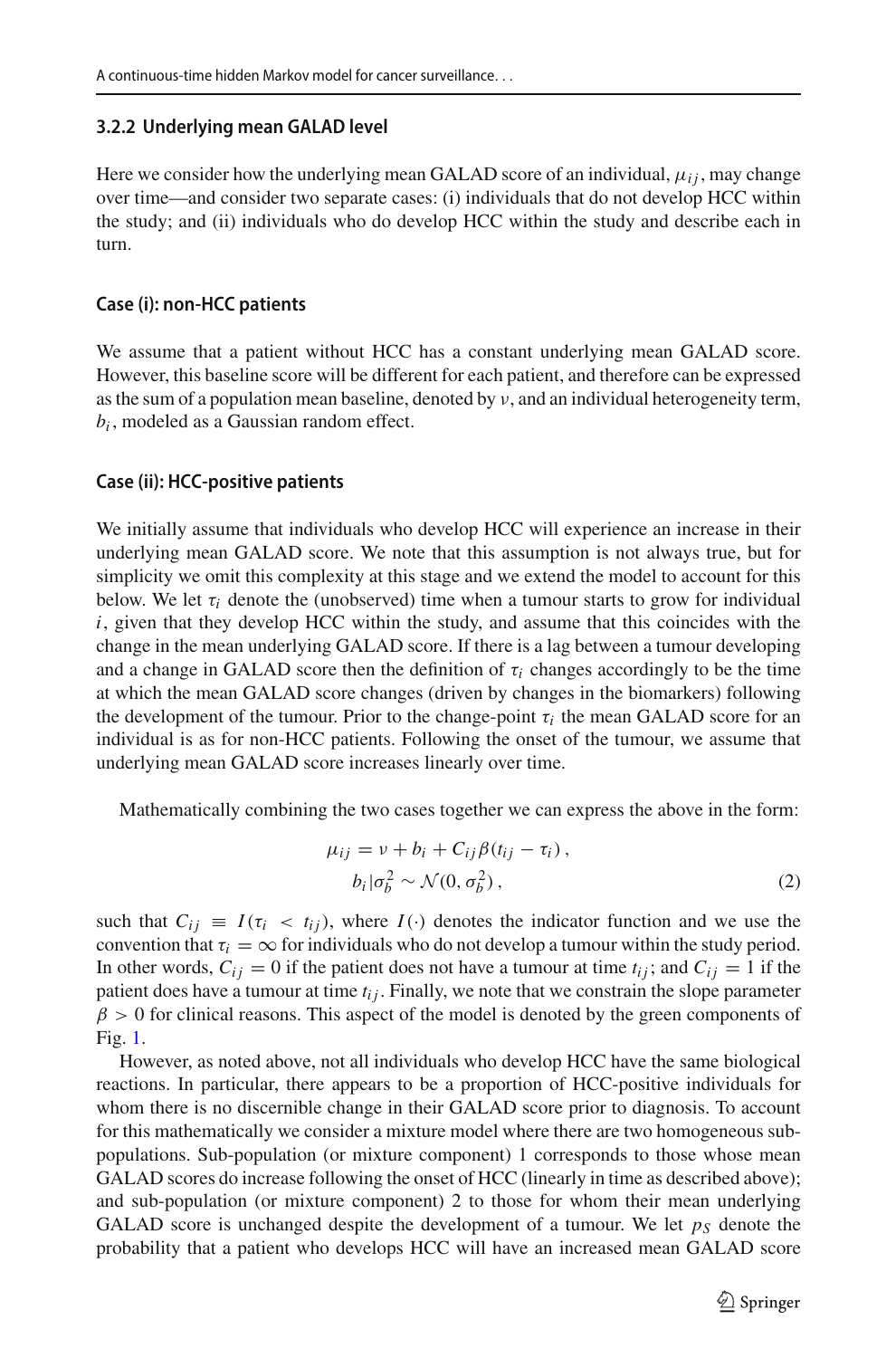(i.e. belongs to sub-population 1). This additional mixture model is represented in Figure [1](#page-6-0) by the red components.

The underlying mean GALAD score can then be written as a mixture distribution. However, we will consider a (Bayesian) data augmentation approach, and introduce the additional indicator variable  $S_i$  such that  $S_i = 1$  if individual *i* belongs to sub-population 1 (for which there is a change in their mean underlying GALAD score if a tumour develops); and  $S_i = 0$ if individual *i* belongs to sub-population 2 (for which there is no change in their mean underlying GALAD score if a tumour develops). We specify,

<span id="page-8-1"></span>
$$
S_i|_{PS} \sim \text{Bernoulli}(p_S). \tag{3}
$$

For mathematical convenience we set  $S = \{S_i : i = 1, ..., I\}$ . Further we can extend the above mathematical expression for the underlying mean GALAD score to account for the heterogeneity due to the two different sub-populations, specifying,

$$
\mu_{ij} = v + b_i + C_{ij} S_i \beta(t_{ij} - \tau_i),
$$
  
\n
$$
b_i | \sigma_b^2 \sim \mathcal{N}(0, \sigma_b^2).
$$
 (4)

#### <span id="page-8-0"></span>**3.2.3 True underlying HCC state**

In the above model specification the set of all variables  $C = \{C_{ij} : j = 1, \ldots, J_i; i = j\}$ 1,..., *I*} determines the underlying disease status of the individuals over time. For notational purposes we also define  $C_i = \{C_{ij} : j = 1, ..., J_i\}$  corresponding to the disease status of individual *i* within the study period at the observation occasions. These variables are the latent states of the process (although we note that they are actually partially observed since we assume that there are no incorrect positive diagnoses—see Sect. [3.2.4\)](#page-9-0). We assume a first-order Markov process for this latent process defined through the associated transition matrix, which defines the probability of the state (value) of the hidden variable at observation occasion  $j + 1$ , denoted,  $C_{ij+1}$  given the current state  $C_{ij}$  at observation occasion  $j$ . This HMM is represented by the blue components in Fig. [1.](#page-6-0) In our case there are two possible states, 0 corresponding to the individual without HCC and 1 corresponding to an individual with HCC. The transition matrix, for individual *i* at observation occasion *j*, denoted Γ*i j* , can be expressed in the form:

$$
\Gamma_{ij} = \begin{bmatrix} \gamma_{00,ij} & \gamma_{01,ij} \\ \gamma_{10,ij} & \gamma_{11,ij} \end{bmatrix},
$$
\n(5)

with  $\gamma_{ab,ij} = \mathbb{P}(C_{ij+1} = b \mid Ci = a)$  for  $a, b = 0, 1$ . Thus  $\gamma_{01,ij}$  denotes the probability of developing HCC between the observation occasions  $j$  and  $j + 1$ . HCC is almost universally a progressive disease and thus we assume that once a tumour has developed, it remains until it is diagnosed. In other words, state 1 (tumour present) is an absorbing state, so that,  $\gamma_{11,ij} = 1$ and conversely,  $\gamma_{10, i} = 0$ , for all  $i = 1, \ldots, I$  and  $j = 1, \ldots, J_i$ .

Contiguous observations are not equidistant, so that the probability of developing cancer at observation  $j + 1$  should be dependent on the elapsed time since the previous observation, *j*, that is, dependent on  $\Delta t_{i j+1} = t_{i j+1} - t_{i j}$ . Therefore, we consider a continuous-time transition matrix  $[9,15]$  $[9,15]$  to model the development of HCC. In this case, the transition matrix  $\Gamma_{ij}$  take the following form:

<span id="page-8-2"></span>
$$
\Gamma_{ij} = \exp(\Delta t_{ij+1} \times \Lambda_{ij}), \qquad (6)
$$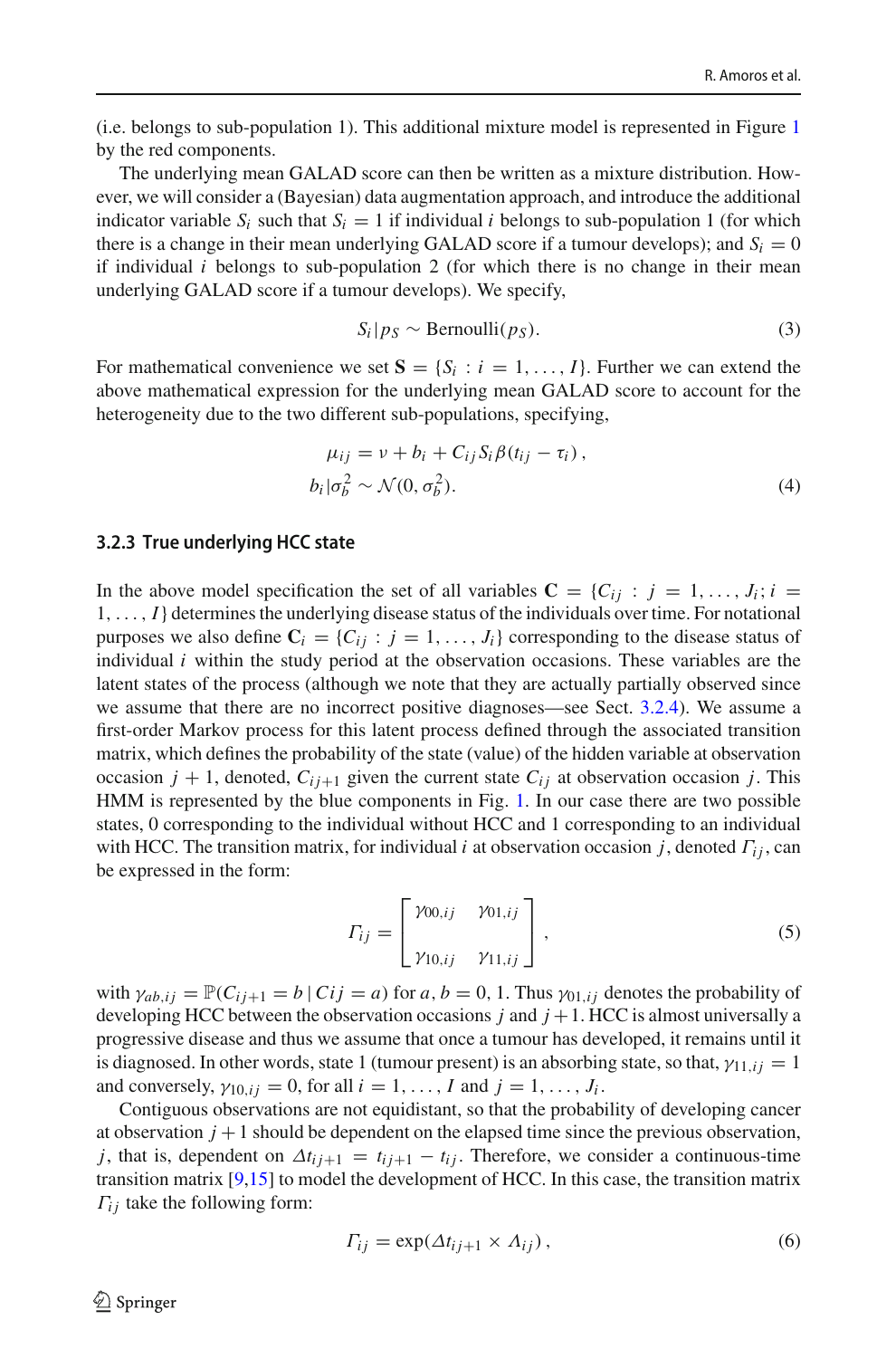where,

$$
A_{ij} = \begin{bmatrix} -\lambda_i & \lambda_i \\ 0 & 0 \end{bmatrix},
$$

such that  $\lambda_i > 0$ . We note that the second row of  $\Lambda_{ij}$  is set equal to zeros because we assume that the HCC present state is an absorbing state.

We can explicitly express the associated transition matrix by computing the matrix exponential:

$$
\Gamma_{ij} = \begin{bmatrix} e^{-\lambda_i \Delta t_{ij+1}} & 1 - e^{-\lambda_i \Delta t_{ij+1}} \\ 0 & 1 \end{bmatrix} . \tag{7}
$$

We note that this part of the model takes the form of a survival model with instant hazard function  $\lambda_i$  for the time until the development of HCC, with the peculiarity that this event is not observed but is a hidden variable in our model. Previous studies have suggested that patients with higher levels of the biomarker AFP or GALAD scores are more prone to develop cancer [\[6](#page-19-14)[,17](#page-19-6)[,32](#page-20-5)]. To incorporate this within our model we specify the hazard rate  $\lambda_i$  to be a log-linear function of the (instantaneous) mean individual random effect GALAD score component,  $b_i$ , such that:

<span id="page-9-1"></span>
$$
\log(\lambda_i) = \zeta + \xi b_i , \qquad (8)
$$

where  $\zeta$  and  $\xi$  are parameters to be estimated. Thus the individual random effect component contributes to both the underlying mean GALAD score and acts as a risk factor for developing HCC within the model.

Now, if patient *i* develops HCC during the screening programmes, the time that the HCC develops (recall this is denoted by  $\tau_i$ ) will be located between the time of the last observation when the patient was tumour free, denoted  $t0<sub>i</sub>$ , and the time of the following observation when the patient has developed a tumour, denoted *t*1*<sup>i</sup>* . We assume a conditional uniform prior distribution for the time of development of HCC,  $\tau_i$ , for the interval between consecutive screening times in which the tumour is developed (though not necessarily confirmed via diagnosis):

$$
\tau_i \sim U(t0_i, t1_i),
$$
  
\n
$$
t0_i = t_{ij} \text{ such that } C_{ij} = 0 \text{ and } C_{ij+1} = 1,
$$
  
\n
$$
t1_i = t_{ij+1} \text{ such that } C_{ij} = 0 \text{ and } C_{ij+1} = 1.
$$
 (9)

These dependencies are represented with magenta arrows in Fig. [1.](#page-6-0) Note that if a patient has HCC at their first observation time *ti*<sup>1</sup> (a very unlikely situation in our database), we assume that the time of development of the tumour is equal to  $t_{i1} = 0$ .

Finally, we note that within our model, the time of the development of HCC is conditionally dependent on the underlying HCC state of the individual and not on the time of diagnosis as is the case of other models previously proposed [\[30](#page-20-3)[,34\]](#page-20-4). This allows us to model this time realistically in prospective screening for future patients, where the information about a possible future diagnosis time will, by definition, be absent.

#### <span id="page-9-0"></span>**3.2.4 Diagnosis**

A positive HCC diagnosis confirmed through the standard clinical diagnostic procedures (either imaging or biopsy) is only feasible after several months after the establishment of the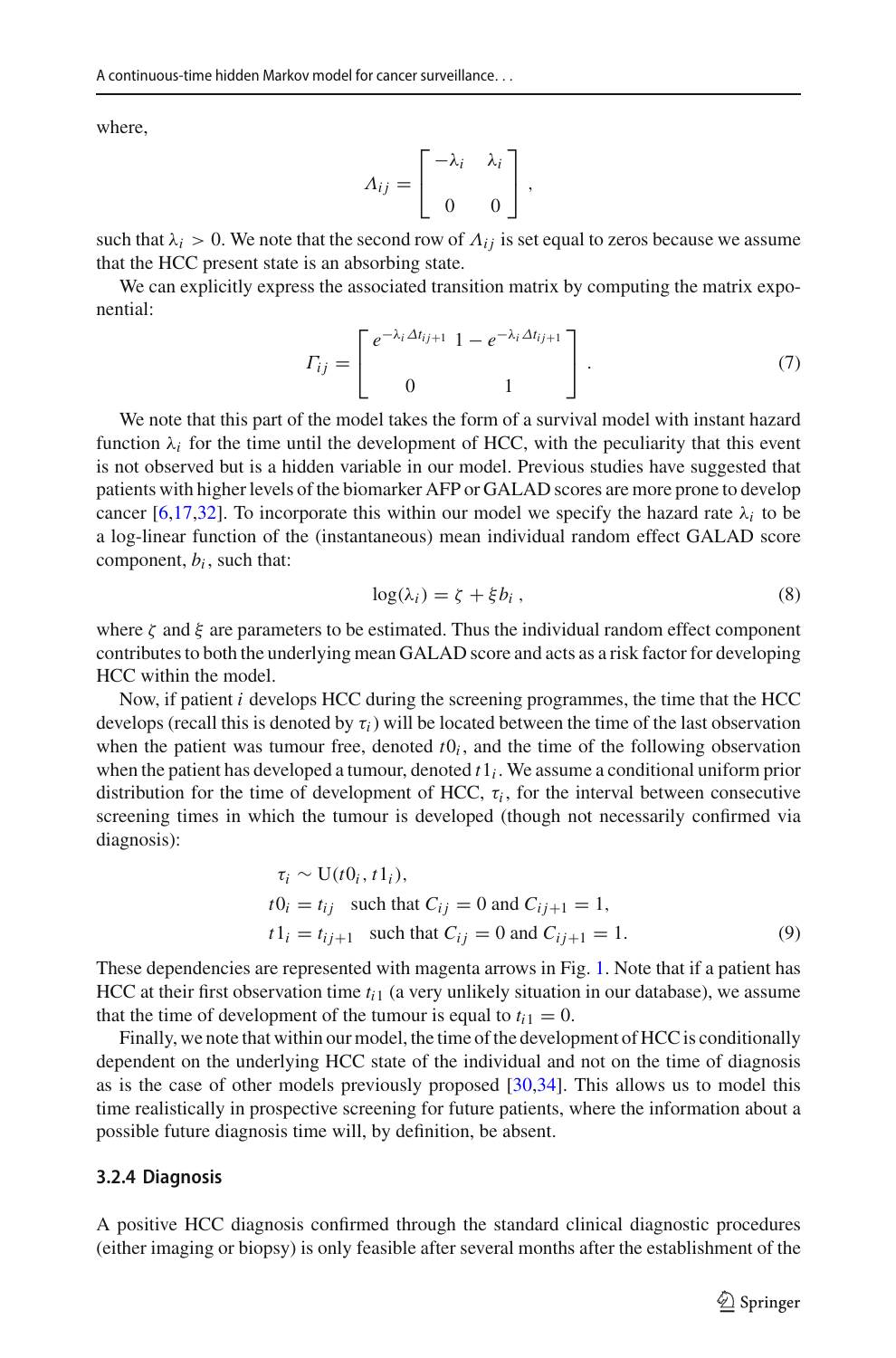first tumoural cell clones based upon tumour doubling times [\[1](#page-18-2)[,24](#page-20-6)[,29\]](#page-20-7). Consequently, the greater the time elapsed since the onset of the tumour, the longer the tumour has had to grow and, therefore, the larger it should be and the easier to detect. Therefore, the probability of a patient being diagnosed by standard clinical procedures can be modelled in the fashion of a survival analysis by means of the instant hazard of being diagnosed  $\delta$  and the time elapsed since the development of HCC  $(t_{ij} - \tau_i)$ .

Recall that the observed variable diagnosis,  $D_{ij}$ , takes the value 1 if patient *i* has been diagnosed at observation *j* and 0 otherwise, modelled with a Bernoulli distribution with parameter  $q_{C_{ij},ij}$ :

$$
D_{ij}|q_{C_{ij},ij}\sim\text{Bernoulli}(q_{C_{ij},ij})\,,
$$

such that,

<span id="page-10-1"></span>
$$
q_{1,ij} = 1 - e^{-\delta(t_{ij} - \tau_i)},
$$
  
\n
$$
q_{0,ij} = 0.
$$
\n(10)

Defining  $q_{0,ij} = 0$  ensures that if a patient has no HCC at observation *j*, they cannot be diagnosed, i.e. there are no false positives.

This way of modelling the diagnosis (represented in Fig. [1](#page-6-0) in orange) allows the information of the diagnosis to inform the values of the variable  $C_{ij}$  (and the rest of the parameters) by means of the inverse conditional relation between the two sets of variables. This has two distinct advantages. The first is that this modelling assumes the possibility for a patient in the training dataset to have HCC but have not yet been diagnosed. The second is that this part of the model can be ignored for the prediction (where diagnosis is always negative), as  $\tau_i$ (the time of HCC development) is not directly dependent on any diagnosis—in other words the time of HCC development is conditionally independent of the diagnosis given the latent states  $C = \{C_{ij} : i = 1, ..., I, j = 1, ..., J_i\}.$ 

#### <span id="page-10-0"></span>**3.3 Prior distributions for the hyperparameters**

The model specification is completed by the prior distributions specified on the model parameters:

$$
\beta \sim U(0, h_{\beta}), \qquad \qquad \nu \sim \mathcal{N}(0, h_{\nu}), \qquad \qquad \delta \sim U(0, h_{\delta}),
$$
  
\n
$$
\sigma \sim U(0, h_{\sigma}), \qquad \qquad \zeta \sim U(h_{\zeta 1}, h_{\zeta 2}), \qquad \qquad p_s \sim \text{Beta}(h_{S1}, h_{S2}),
$$
  
\n
$$
\sigma_b \sim U(0, h_{\sigma_b}), \qquad \qquad \xi \sim U(h_{\xi 1}, h_{\xi 2}), \qquad (11)
$$

where  $h_\beta$ ,  $h_\sigma$ ,  $h_{\sigma_b}$ ,  $h_\nu$ ,  $h_{\zeta_1}$ ,  $h_{\zeta_2}$ ,  $h_{\xi_1}$ ,  $h_{\xi_2}$ ,  $h_\delta$ ,  $h_{S1}$  and  $h_{S2}$ , are defined such that they reflect the prior information available concerning the parameters or be chosen to express vague prior beliefs.

#### **3.4 Joint posterior distribution**

We consider a Bayesian (data augmentation) approach to fit the model to the observed data corresponding to longitudinal GALAD scores, **B**, and diagnosis output, **D**. The associated model parameters are given by  $\theta = {\beta, \sigma^2, \sigma_b^2, \nu, \zeta, \xi, \delta, p_s}$ . We introduce the auxiliary variables, denoted  $\phi = \{C, \tau, S, b\}$ , corresponding to the unobserved (and hence unknown) system state variables of the true HCC state for all individuals over screening times (**C**); the time of onset of HCC (if any) for all individuals (*τ* ); sub-population mixture components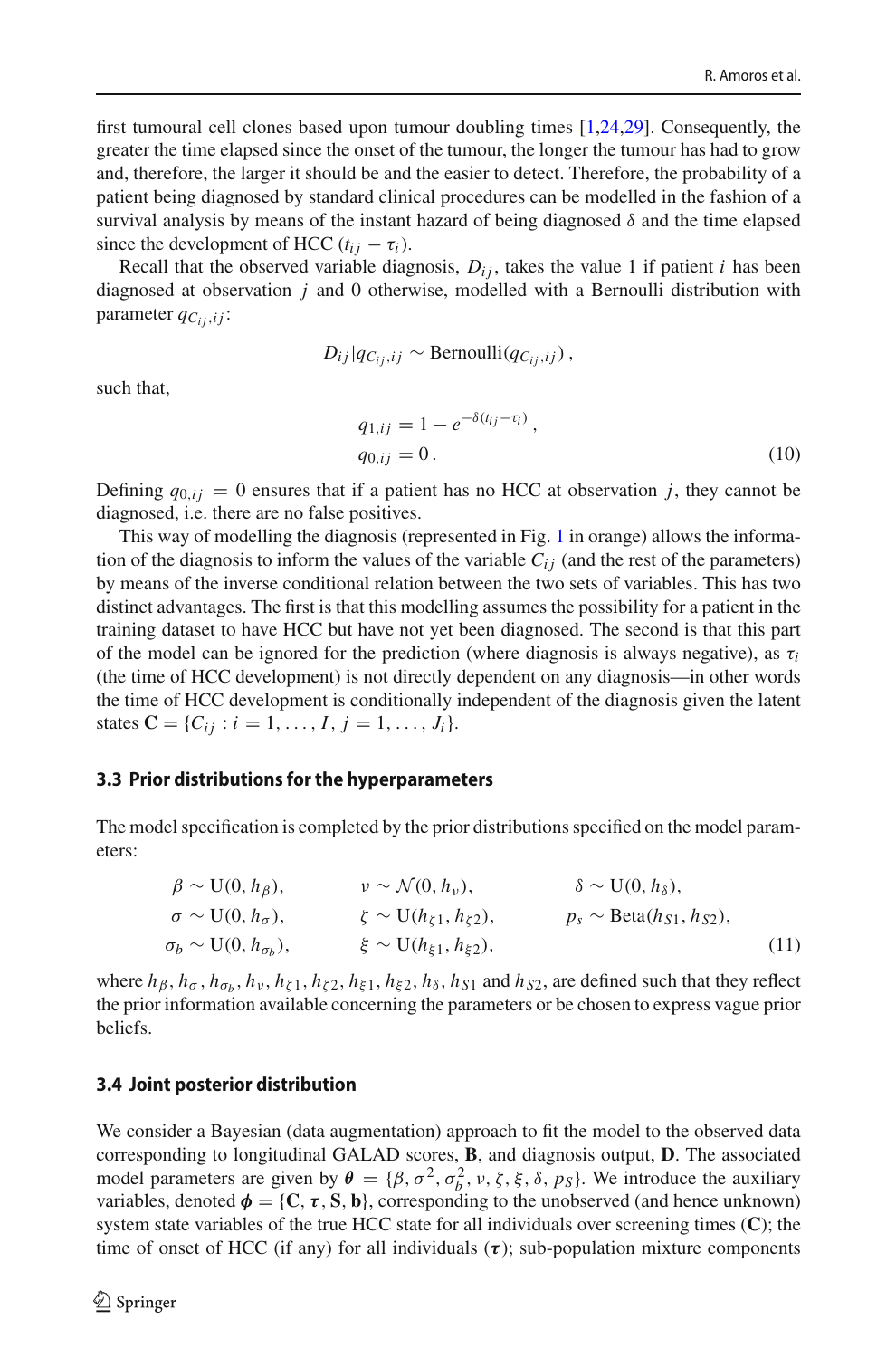(**S**); and associated underlying mean random effect terms (**b**). We form the joint posterior distribution over both the model parameters and auxiliary variables, given the observed data:

$$
\pi(\theta, \phi | B, D) \propto f(B, D, \phi | \theta) p(\theta),
$$

where  $f(\mathbf{D}, \mathbf{B}, \phi | \theta)$  denotes the joint likelihood of the observed data and associated auxiliary variables; and  $p(\theta)$  the corresponding priors for the parameters (as defined in Sect. [3.3\)](#page-10-0). The likelihood can be decomposed into the separate likelihood components described in Sects. [3.2.1–](#page-6-1)[3.2.4.](#page-9-0) In particular, we can decompose the joint likelihood written as a product over each individual as follows:

$$
f(\mathbf{B}, \mathbf{D}, \phi | \theta) = \prod_{i=1}^{I} \underbrace{f(\mathbf{B}_i | \theta, \phi) f(\mathbf{D}_i | \theta, \phi)}_{\text{observation process}} \times \underbrace{f(S_i | p_S) f(b_i | \sigma_b^2) f(\tau_i | \mathbf{C}_i) f(\mathbf{C}_i | \lambda_i)}_{\text{system process}},
$$

where  $\lambda_i$  is a deterministic function of  $\zeta$ ,  $\xi$  and  $b_i$  —see Eq. [\(8\)](#page-9-1); and noting that the data (and auxiliary variables) are assumed to be conditionally independent given the parameters for each individual. The first two components of the joint likelihood correspond to the observation processes for the GALAD scores and diagnosis output given the true system states and model parameters (described in Sects. [3.2.1](#page-6-1) and [3.2.4\)](#page-9-0); the latter four components correspond to the underlying (unobserved) system process (described in Sects. [3.2.2](#page-7-0) and [3.2.3\)](#page-8-0).

Inference is carried out using Markov chain Monte Carlo (MCMC), obtaining a sample from the joint posterior distribution over the parameters and unknown system states (or auxiliary variables) given the observed data. To obtain a sample of the parameter values from the posterior distribution of only the parameters given the data,  $\pi(\theta|\mathbf{B}, \mathbf{D})$ , (i.e. integrating out the auxiliary variables), we simply consider the simulated parameter values within the MCMC algorithm ignoring the associated simulated auxiliary variables. However, this Bayesian approach also provides immediate estimation of the associated auxiliary variables (or system states) by considering the associated simulated values within the MCMC algorithm, i.e. we also obtain a sample from the posterior distribution of the auxiliary variables. To conduct the MCMC simulations, we use the JAGS software (version 4.3.0) [\[25\]](#page-20-8) and the R (version 3.5.0) [\[27\]](#page-20-9) package rjags (version 4-6) [\[26\]](#page-20-10). The code for the JAGS model is available as supplementary material.

#### **3.5 Posterior predictive inference**

The application to the detection of HCC using this model is based on the posterior predictive probability of the variable  $C_{ij} = 1$  for new observations of patients, as they indicate the probability of having developed HCC by time  $t_{ij}$ . Thus to assess this we consider this for the test dataset. Prediction by means of the GALAD score or serum biomarker will only be useful if this is before a diagnosis is made by other means. Therefore, within our assessment of our method for predicting the development of HCC we remove the diagnosis part of the prediction model (Eq. [\(10\)](#page-10-1), nodes in orange in Fig. [1\)](#page-6-0). Furthermore, patients who do not develop a change in their biomarker trend when developing HCC (i.e. sub-population 2) will not be distinguishable in prediction from those who do not develop HCC. To avoid competition of the parameter  $S_i$  and the parameter  $C_{ij}$  to model the lack of change of trend, we remove this mixture component and associated terms from the prediction model (Equation [\(3\)](#page-8-1), nodes in red in Fig. [1\)](#page-6-0). The variables to be predicted are not the GALAD scores (or biomarker levels) but the hidden states in the middle of the hierarchical model, i.e. the  $C_{ij}$ values corresponding to whether or not an individual has HCC or not. Analytically expressing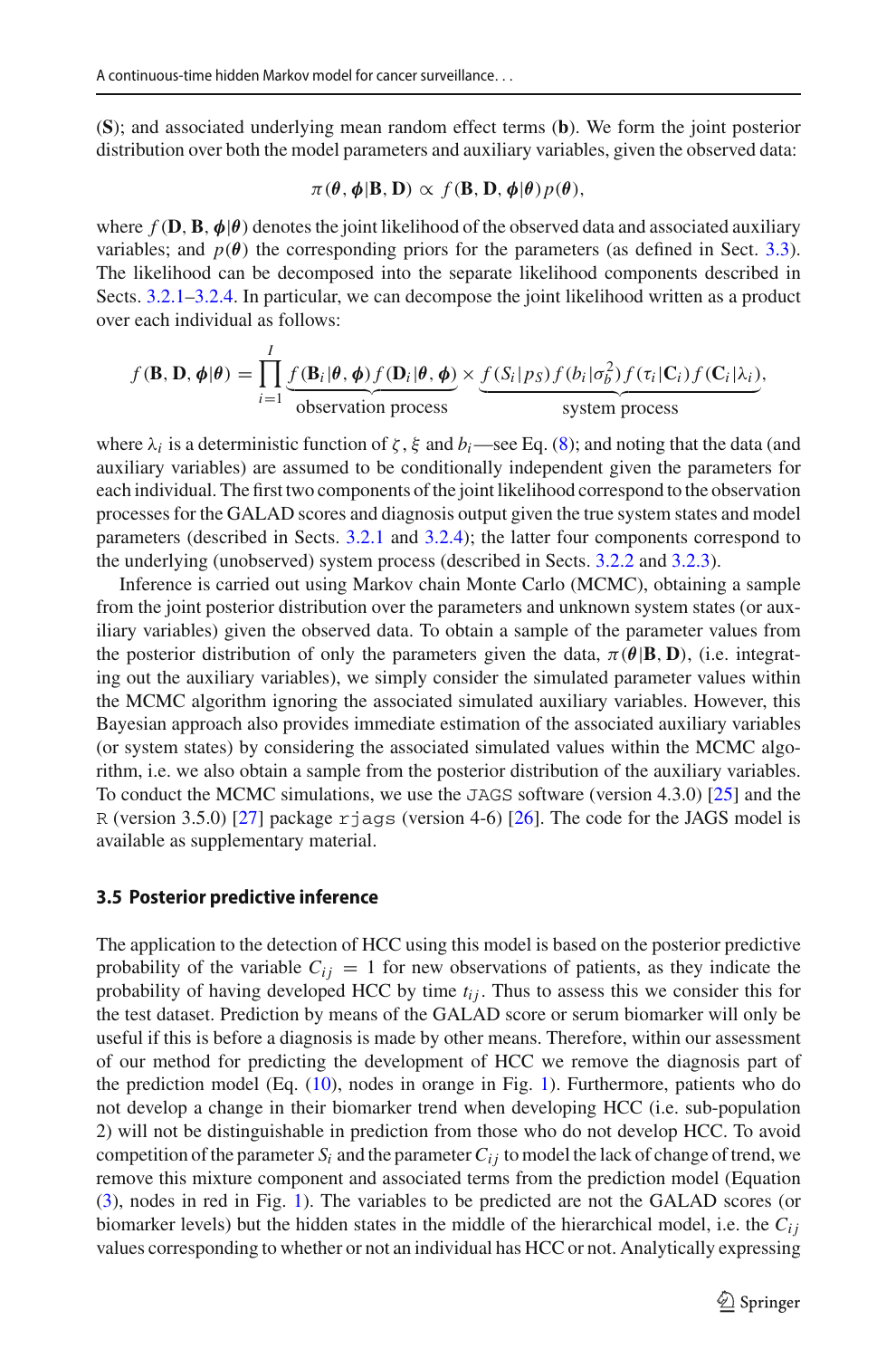|           |         | $\sigma$ | $\sigma_h$ | $\nu$                    |                  |       |          | ps    |
|-----------|---------|----------|------------|--------------------------|------------------|-------|----------|-------|
| $Q_{.05}$ | 0.00569 |          |            | $0.457$ $1.757$ $-3.219$ | $-10.312$        | 0.379 | 0.000236 | 0.564 |
| Mean      | 0.00604 | 0.460    | 1.805      |                          | $-3.218 -10.123$ | 0.445 | 0.000312 | 0.656 |
| $Q_{.95}$ | 0.00637 | 0.464    |            | $1.857 -3.144$           | -9.939           | 0.509 | 0.000398 | 0.741 |

<span id="page-12-1"></span>**Table 2** Mean and quantiles 0.05 and 0.95 of the simulations of the estimated posterior distributions for the parameters of the model

the posterior predictive distribution of the variable  $C_{ij}$  is not feasible, therefore we use a computational approach fitting the model using the posterior distributions of the parameters for the training data as informative prior distributions for the parameters for the test data. As the information we have about the posterior distribution for the training data is a set of simulations, we approximate these distributions, checking that they fit the mean, variance and general form of the simulations. In particular, we use gamma distributions for  $\sigma$  and σ*b*, a normal distribution for β and, due to the observed correlation of the simulations, a multivariate normal distribution for  $(\nu, \zeta, \xi)$ .

## <span id="page-12-0"></span>**4 Results**

In this section we apply our proposed methodology to our motivating dataset of patients with cirrhosis being screened for HCC from the Ogaki Municipal Hospital, Japan, first estimating the parameters of the model using the training part of the dataset and then estimating the probability of having developed HCC at each observation for the test dataset. We evaluate the detection of HCC by our model in terms of sensitivity, specificity and timeliness (elapsed time between the model detection and the clinical diagnosis of HCC) and compare it with the established use of a static cut-point over the GALAD score.

## **4.1 Estimation for the training data**

We fitted the proposed model to the training dataset. Hyper-parameters were chosen to express vague prior beliefs of the parameters.

| $\beta \sim U(0, 0.1)$ ,    | $\nu \sim \mathcal{N}(0, 1000),$ | $\delta \sim U(0, 0.15)$ , |      |
|-----------------------------|----------------------------------|----------------------------|------|
| $\sigma \sim U(0, 100)$ ,   | $\zeta \sim U(-60, 0)$ ,         | $p_s \sim$ Beta(0.5, 0.5), |      |
| $\sigma_b \sim U(0, 100)$ , | $\xi \sim U(-1, 5)$ ,            |                            | (12) |

The simulations were run on an Intel®Xeon®CPU E7-4830 v2 at 2.20 GHz and 64-bit Scientific Linux 7.4, part of a computer cluster, but the process was not parallelized, so only one core was used at a time. Two chains were run, each with 1000 non-Markovian adaptation iterations and 45,000 MCMC iterations, from which the first 7500 were discarded as burn-in. The convergence of the chains was checked by the Gelman-Rubin statistic [\[13\]](#page-19-15) and by direct inspection of the plotted chains. The estimation of the parameters for the training data took 41.8 h. Mean values and 5th and 95th quantiles of the simulations for the posterior distributions of the parameters are shown in Table [2.](#page-12-1)

The estimation of  $\beta$  indicates that the mean GALAD level is estimated to increase around 0.006 points a day for those patients who have developed HCC (1.1 points over 6-months).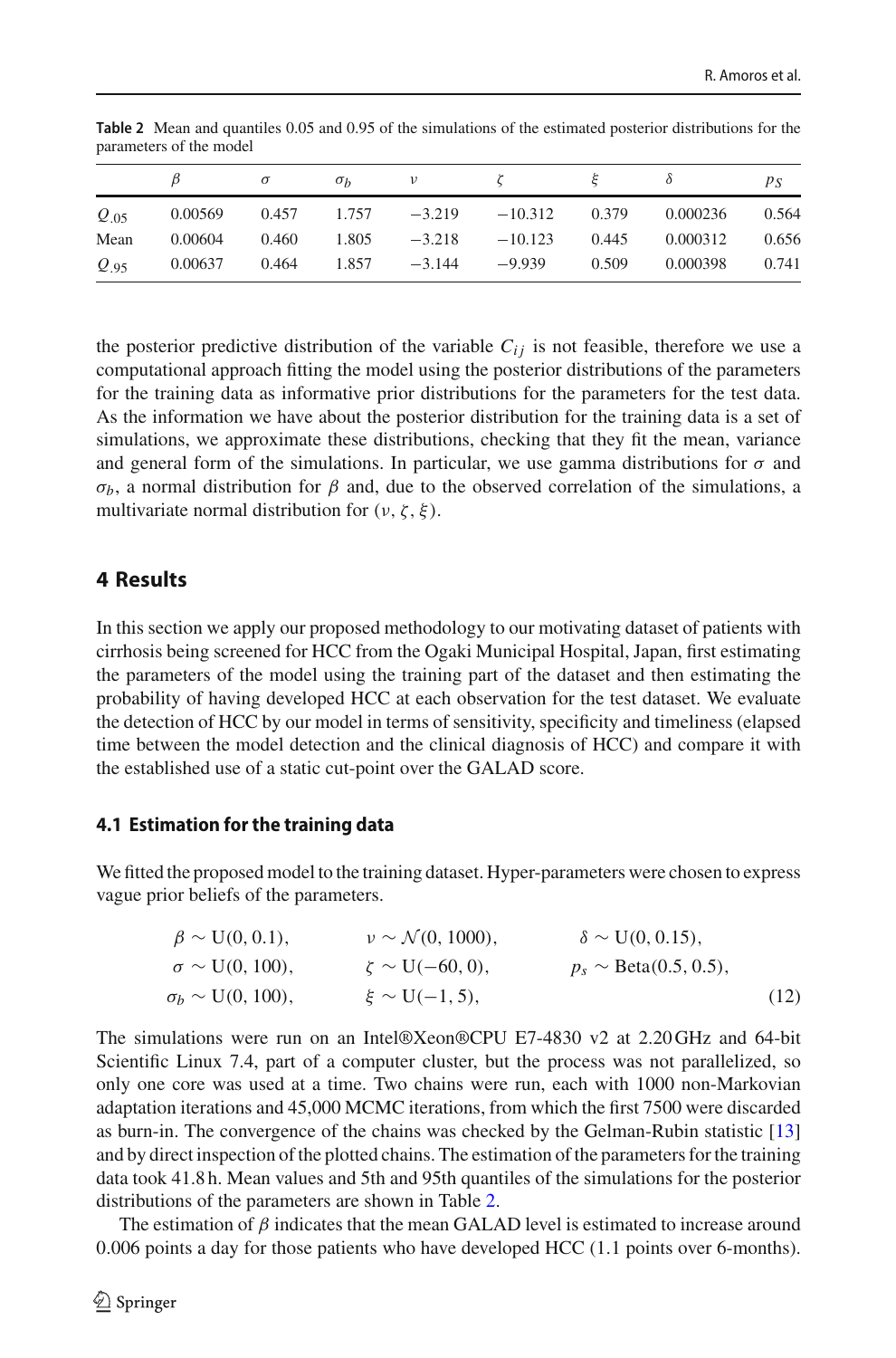The variability between patients,  $\sigma_b$ , is remarkably higher than within patients,  $\sigma$ , which indicates the importance to consider the personal baseline of the GALAD score in the model. The mean estimation of  $\zeta$  is equivalent, by Eq. [\(8\)](#page-9-1), to a mean intensity parameter  $\lambda$  of 0.00004 for a person with average GALAD score level, which is equivalent to a probability of developing HCC of 0.0073 per 6 months (Eq. [\(6\)](#page-8-2)). Following the estimation for  $\xi$ , the mean intensity parameter  $\lambda$  for a patient with 2 points above and below the average GALAD score would be 0.00010 and 0.00002 respectively, with a corresponding probability of developing HCC in 6 months of 0.018 and 0.003, respectively. The estimated mean probability of being diagnosed in the trimester following the development of HCC according to Eq. [\(10\)](#page-10-1) is 0.029, 0.11 in the following year and 0.30 in the following 3 years. The estimated probability  $p<sub>S</sub>$ of showing a change of trend on the GALAD scores for those patients who develop HCC is 0.66.

#### **4.2 Prediction for the test dataset**

Predictions for the probability of having HCC were estimated for every observation within the last 1500 observed days for each patient. The prediction for each one of these observations was obtained by running the prediction model with informative priors several times, one for each of those observations of each patient. The model was run each time on a small dataset comprising the observation for which the prediction is to be made and all previous (but not posterior) observations for that particular patient, emulating the way that data would have been available in the real-life screening. The estimation took a total of 6909 s for the 4717 predictions, 1.5 s per estimation on average, which would be a reasonable computational time in real-life practice, where only one estimation would be done per visit. The informative prior distributions for the parameters were based in the estimations of the parameters for the training data:

$$
\beta \sim \mathcal{N}(0.00604, 0.000207^2), \qquad \begin{pmatrix} v \\ \zeta \\ \xi \end{pmatrix} \sim \mathcal{N} \left( \begin{pmatrix} -3.218 \\ -10.123 \\ 0.445 \end{pmatrix}, \begin{pmatrix} 523 & -35 & -44 \\ -35 & 113 & 175 \\ -44 & 175 & 908 \end{pmatrix}^{-1} \right),
$$
  
 $\sigma \sim \text{Gamma}(47,309, 102,754), \qquad \sigma_b \sim \text{Gamma}(3320, 1839), \qquad (13)$ 

with the parameters of the Gamma distributions expressed as shape and rate. The posterior probability of HCC can be interpreted as the risk of a person having developed a tumour that is associated with a change of trend of the GALAD score.

In order to evaluate the performance of the proposal as a detection tool for the development of HCC, measures of sensitivity, specificity and timeliness can be checked. Furthermore, receiver operating characteristic (ROC) curves can be built by varying the cut-points over the probability for declaring a detection. We shall compare the performance of this proposal with the use of a fixed threshold on the GALAD scores (from now on, just 'threshold' for simplicity), where a detection is declared whenever it is surpassed. The measures used have to consider the longitudinal nature of this problem. In that way, we consider the sensitivity per patient (proportion of detected patients over all patients diagnosed with HCC) and two different specificities; per patient (proportion of patients never detected over all patients not diagnosed with HCC) and per observation (proportions of non-detected observations belonging to patients not diagnosed over all the observations belonging to patients not diagnosed with HCC). We will also measure the timeliness of each method taken to be the mean distance between the diagnosis of HCC and the first time that a method consistently detects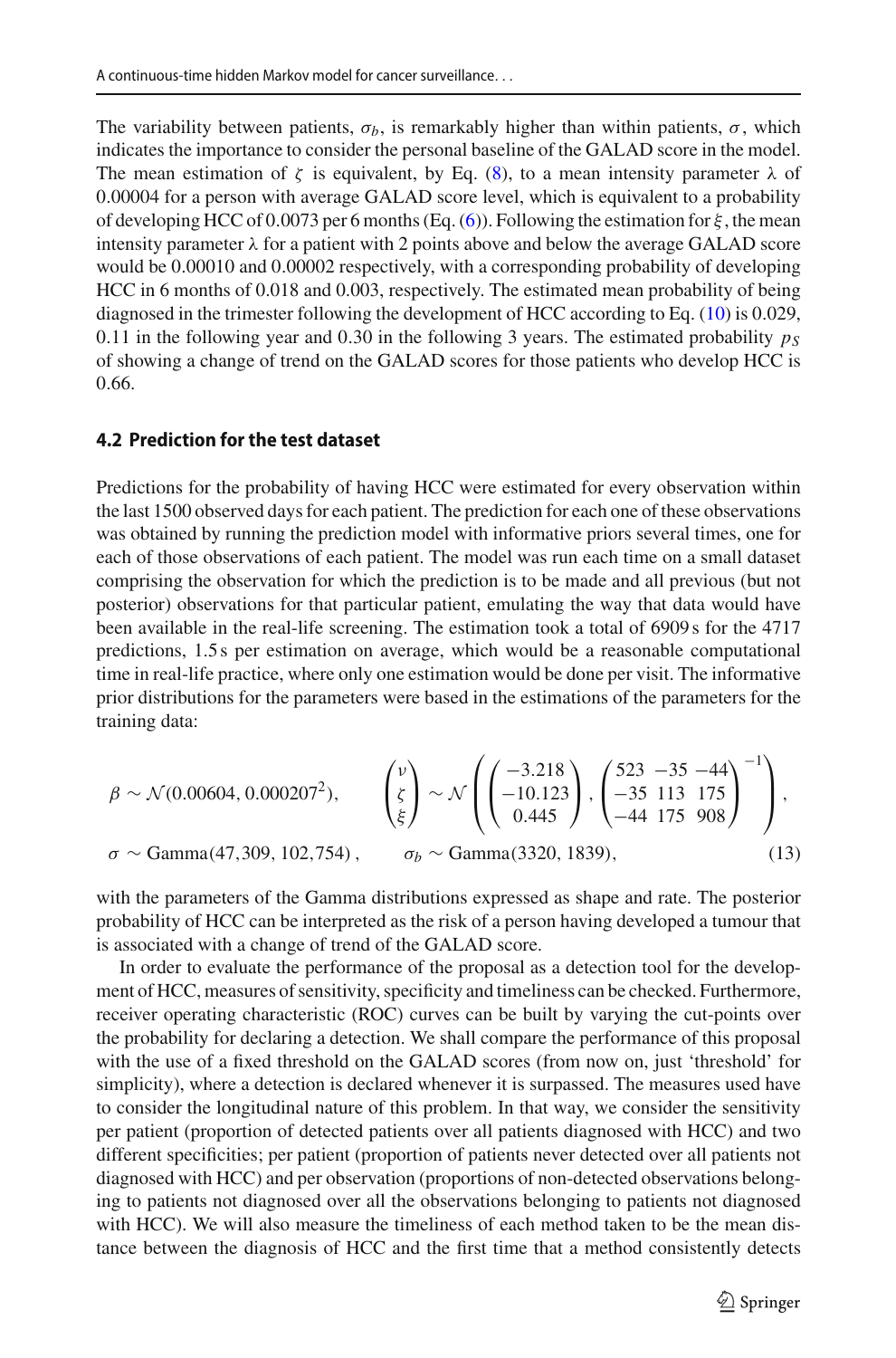

<span id="page-14-0"></span>**Fig. 2** ROC curves using specificity per observation and per patient, sensitivity against timeliness and sensitivity against cut-point for the proposal (blue) and the threshold on the GALAD (red). Triangles (high) indicate 0.50 probability and 0.74 GALAD score cut-points. Circles (low) indicate 0.02 probability and −1.87 GALAD score cut-points (optimums) (colour figure online)

every observation from that one on (e.g. a value of 500 for the timeliness of one patient implies that the method detected that patient 500 days before being clinically diagnosed and that patient was also detected on every following observation).

In addition to comparing the ROC curves (for both specificity per patient and per observation), we also provide curves of sensitivity versus timeliness and sensitivity versus the cut-point selected in Fig. [2.](#page-14-0)

In these curves we compare two different options for a cut-point for each method to further illustrate their performance. An obvious cut-point for our proposal is 0.5 probability of HCC as, when this cut-point is surpassed, our model estimates that the patient is more likely to have HCC than not. We compare this with a threshold of 0.74 over the GALAD which offers the same sensitivity per patient. Another option is to consider the cut-point or threshold that maximizes the sum of sensitivity and specificity per patient. In this way, a cut-point of 0.02 for the probability of HCC and a threshold for the GALAD score of −1.87 are the optimums for both sensitivity and specificity per patient. The optimum for our test dataset for the threshold is close to a previous optimum estimated over the same (whole) cohort [\[3](#page-18-0)] of −1.95. Sensitivity, specificity and timeliness for these two thresholds are very similar so we only show them for the optimum of our analysis for simplicity. Measures for the two pairs of cut-points are represented in Fig. [2](#page-14-0) and shown in Table [3.](#page-15-0) Graphs of the detection for these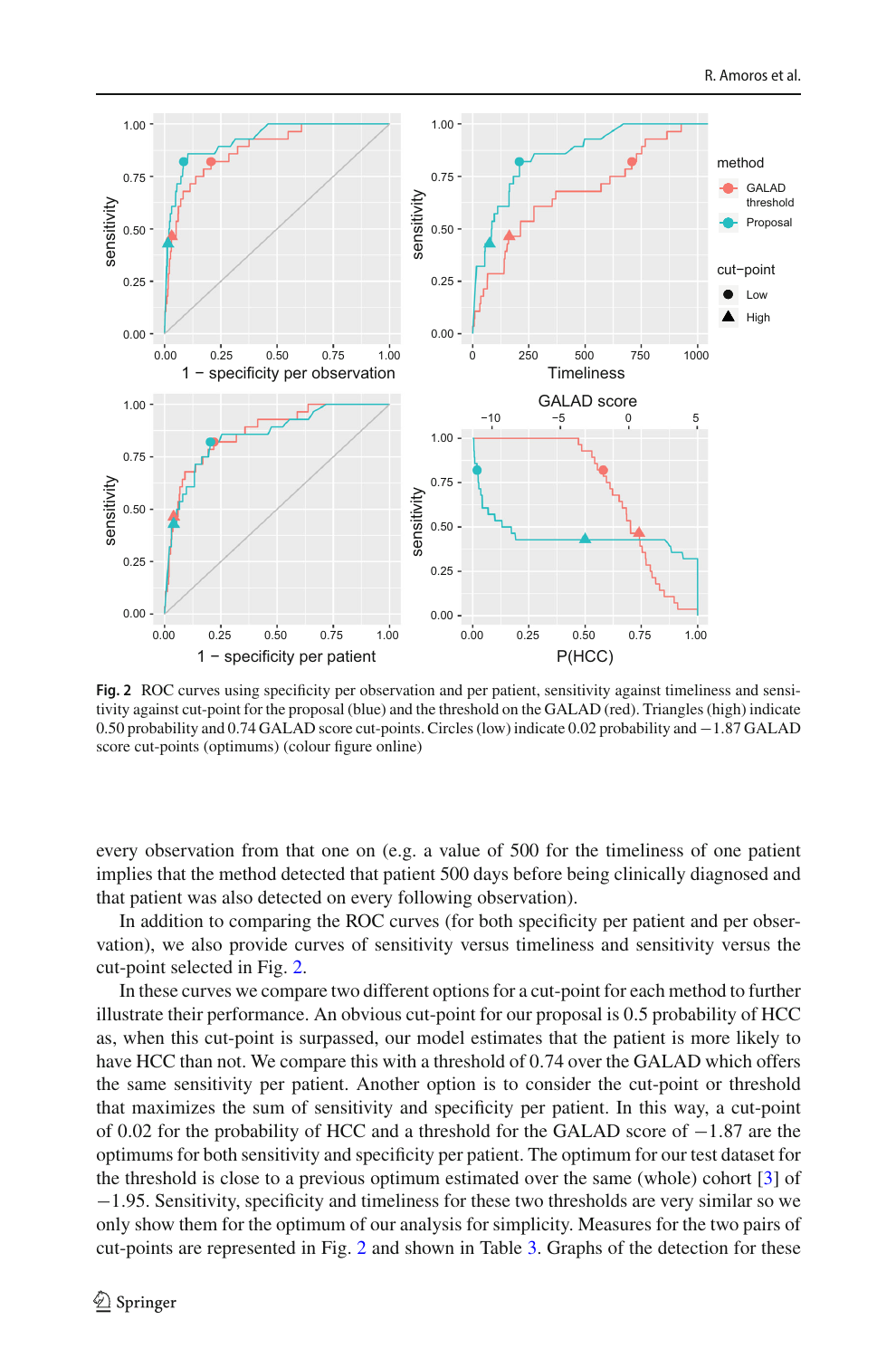| Method       | Cut-point | Sensit. | Spec. P. | Spec. O. | Timeliness |
|--------------|-----------|---------|----------|----------|------------|
| Proposal     | 0.50      | 0.429   | 0.960    | 0.985    | 75         |
| <b>GALAD</b> | 0.74      | 0.464   | 0.960    | 0.968    | 163        |
| Proposal     | 0.02      | 0.821   | 0.796    | 0.916    | 208        |
| <b>GALAD</b> | $-1.87$   | 0.821   | 0.781    | 0.794    | 708        |
|              |           |         |          |          |            |

<span id="page-15-0"></span>**Table 3** Estimated measures of sensitivity (Sensit.), specificity per patient (Spec. P.), specificity per observation (Spec. O.) and timeliness for two different pairs of cut-points for our proposal and the threshold method

The first two have been matched by same specificity per patient. The last two are the optimums for the sum of sensitivity and specificity per patient



<span id="page-15-1"></span>Fig. 3 GALAD scores for the test dataset segmented by diagnosed and non-diagnosed with HCC. The top panels correspond to the static threshold method and the bottom panels correspond to the proposal. In red, observations that each method detects using the 0.50 probability and 0.74 GALAD score cut-points. In green and red, observations that each method detects using the 0.02 probability and −1.87 GALAD score cut-points (optimums). *P*(*HCC*) probability of HCC estimated by the new proposal (colour figure online)

cut-points for all the patients in the test dataset, segregated by diagnosed or non-diagnosed are shown in Fig. [3.](#page-15-1)

The ROC curve with specificity per patient (Fig. [2,](#page-14-0) bottom left panel) suggests similar performance of our approach when compared to the single threshold method, with area under the ROC curve (AUROC) for our proposal of 0.854 and for the threshold approach, 0.867. On the other hand, the ROC curve considering specificity per observation (Fig. [2,](#page-14-0) top left panel) shows consistently better performance for our proposal, with an AUROC of 0.926 compared to 0.880 for the threshold approach. In general, the sensitivity and specificity per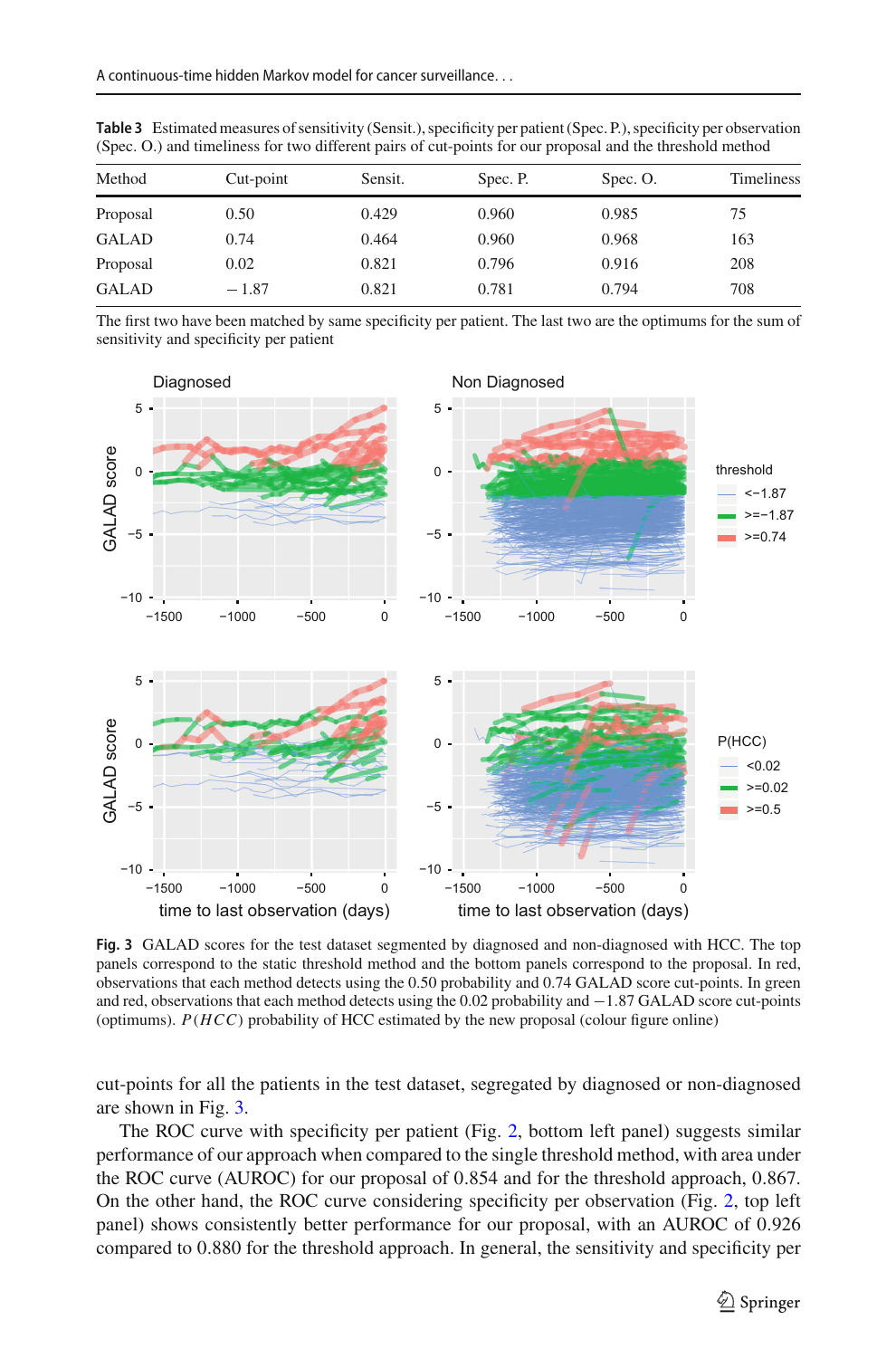patient of the two methods is comparable, but the specificity per observation (relevant for real time decision making) is consistently better for our proposed approach. The mean timeliness (Fig. [2,](#page-14-0) top right panel) is notably higher for the threshold, but the performance of the model over the longitudinal data depicted in Fig. [3](#page-15-1) shows how this detection seems a significant period of time before diagnosis and sometimes reaches back a number of years prior to formal diagnosis. This suggests that the threshold may not be indicating the development of HCC but alternatively may identify individuals at particularly high risk of developing HCC in the future. Also, one can observe that the quantity of false positives per observation of our proposal seems to be lower and with less continuity over time, several times being just one isolated observation that shows a notorious increase in the level from the previous one.

## <span id="page-16-0"></span>**5 Discussion and conclusions**

The early detection of many tumour types is a major clinical challenge across the world. Most tumours lie within the body thus are not visible and most are asymptomatic at least until they reach an advanced stage when treatment options become increasingly challenging. Thresholds for specific circulating blood biomarkers have been used to try to improve the sensitivity and timeliness of the detection for several types of cancer such as ovarian, prostate or HCC in a non-invasive and low costs manner, but with limited success [\[31](#page-20-11)[,35\]](#page-20-12). Actually, the longitudinal nature of the data when developing or evaluating these methods has generally not been taken into account, but instead only interpretation of a single measurement (possibly repeating the process over time) per patient has been used to aid in the discrimination of tumour development. Our evaluation of the performance of a simple threshold for the GALAD score suggests that this threshold could better be interpreted as an indicator of which patients are at higher risk of developing HCC in the long run than as an actual indicator of when a patient develops HCC.

In our new approach we address these issues by directly modelling the longitudinal data of the patients. Several authors have proposed methods which do consider the longitudinal nature of the data [\[2](#page-18-1)[,23](#page-19-10)[,36](#page-20-2)] but typically they consider a retrospective approach and focus on identifying the date of diagnosis for estimating the onset of disease. In this work we concentrate on the date of development of the tumour using the GALAD score, which is usually several months before a diagnosis by imaging or biopsy is able to detect the cancer. We propose a model based on current clinical understanding with a change-point component following a similar philosophy as other methods applied on ovarian cancer or HCC [\[22](#page-19-11)[,30](#page-20-3)[,34\]](#page-20-4), while also dealing with important additional aspects of the nature of the data. This includes the use of an individual's underlying mean GALAD score to be an associated risk factor for developing HCC, which was also identified independently using our investigation of the (traditional) threshold approach. Indeed, the strictly positive estimation of the parameter  $\zeta$ indicates that the change of the risk of developing HCC for a patient regarding their baseline level is notable, more than doubling or halving the probability of developing HCC per halfyear with a change of 2 points on the baseline GALAD score. Therefore taking account of this observed association between an individual's baseline biomarker values and future HCC risk acts to strengthen the likeliness of tumour detection using this method.

An additional issue that our model directly addresses by using a HMM-type model is the existence of false negatives within the data, which are present due to the fact that imaging based diagnosis is only feasible months after the tumours initially develop. Ignoring these false negatives will lead to biased estimates of the model parameters, which could also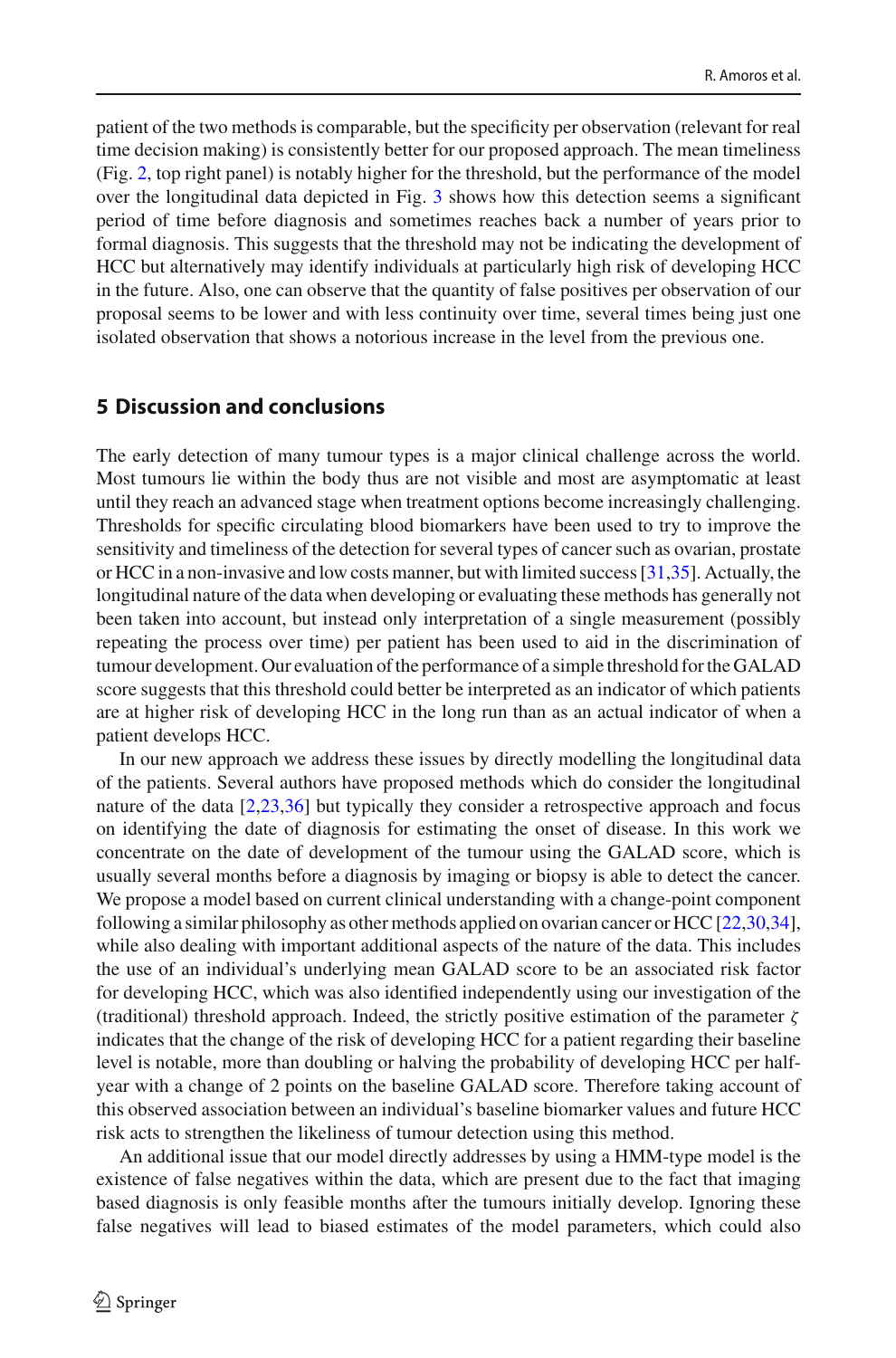have significant implications for predictive inference. The HMM components are able to address this issue by directly imputing the true HCC state of an individual within the MCMC algorithm—we note that the states are partially known in our case without error, in that a positive diagnosis implies that the true HCC state is known to be positive without error. In addition we directly model the time of onset of HCC without making it conditionally dependent on the diagnosis date, in contrast to previous works which typically model the onset by specifying prior distributions on the elapsed time between the onset and the diagnosis date. This previous approach leads to issues when we have no diagnosis within the test dataset (as it is the case in a real surveillance problem). One could evaluate such models with the test dataset where the time of diagnosis matches the last observation of the patient, but applying this prediction procedure to real data would necessarily diminish the capability of the model to detect the cancer on its first stages, as the time between the development of the tumour and the last observation available for that patient would be expected to be higher. In contrast our proposed prediction model does not use the information of the diagnosis date and therefore is suited to deal with real-time acquired data. Furthermore, we show that although complex to devise, this MCMC algorithm based approach is feasible to run from a data processing perspective within a healthcare system with individual sample estimation being possible in under 2 s.

The evaluation of the performance of longitudinal disease detection methods can present several problems, as is the ambiguity of the definition of specificity. The use of two different definitions of specificity—per patient and per observation—allows us to explore not only how many people would be given a false positive but also how many times that would happen over time. Another problem in evaluating these longitudinal methods is the correct separation of cases and controls of the prediction dataset. We have minimized the presence of potentially spurious controls (patients who have developed a tumour but it has not been diagnosed yet) by not considering the last 2 years of observations of the non-diagnosed patients of the test dataset. This, or other approaches, such as doing a follow-up of the diagnosis state of the patients during several years afterwards is necessary to avoid biased estimation of the specificity.

Another issue with basing cancer detection upon changes of serum biomarkers is the fact that some patients who develop HCC do not show a change of trend in their GALAD scores. They therefore will not be detected via the analysis of their biomarker data. In the present study, we have estimated that only around 66% of the patients developing HCC show a change of trend, when using a composite score based upon three biomarkers. This proportion was estimated to be 81% for Ovarian cancer detection based on the change of trend of the antigen CA125  $[30]$  $[30]$  when combining the information of a previous study  $[18]$ (by means of an informative prior distribution) with the analysis of the data of a United Kingdom screening cohort [\[16\]](#page-19-17). Another study with data from the UK Collaborative Trial of Ovarian Cancer Screening (UKCTOCS), also using a similar prior distribution from the same previous information, estimated this probability to be 89% for CA125 and 84% for both Glycodelin and Human Epididymis Protein 4, but much lower (20–50%) for other selected biomarkers. For HCC it was found in a Taiwanese cohort that, when using an low absolute cut-point of AFP (9 ng/ml), over 30% of HCCs will not be detected [\[7\]](#page-19-18), which is consistent with the data from another cohort in the United Kingdom [\[4](#page-19-8)]. In general, this lack of change of the biomarker is a limitation that inevitably prevents the detection of some patients with any tumour type, but is particularly relevant for HCC surveillance. It is perhaps disappointing that when assessing changes in trends the inclusion of multiple biomarkers in the GALAD score does not improve this rate more significantly. It is notable the improvement that multiple biomarkers made to HCC detection sensitivity when comparing GALAD alone and AFP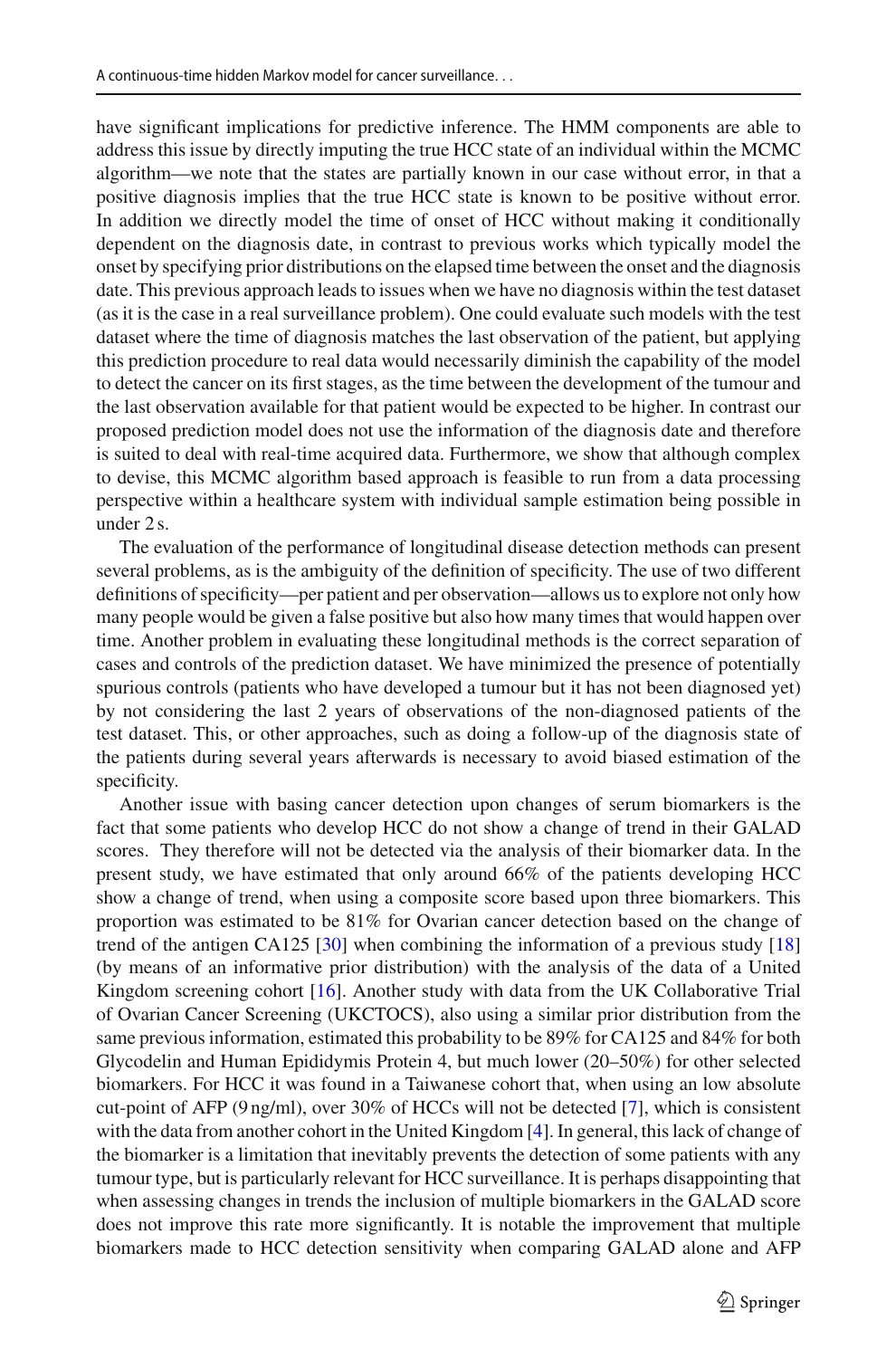[\[17\]](#page-19-6). However, the detection of a change-point for at least one of several biomarkers could improve this situation [\[34](#page-20-4)].

This study uses a dataset from Japan, a country with a leading reputation in HCC detection and management [\[19\]](#page-19-19). Further work is required to validate this approach in other international cohorts. Given that, in general, tumours in this Japanese cohort were diagnosed at early stage (median maximum diameter 1.8 cm at diagnosis) then, conditional on those individuals who do develop a tumour, there is a potential drawback to a diagnostic technique such as the (static) GALAD threshold approach that provided repeated positive indications significantly before diagnosis—to the extent that many of these are likely to be prior to the establishment of a tumour. Consequently this could mean repeated futile attempts at diagnostic based imaging while no tumour has yet developed (so that there is a false positive screening indicator) or while the tumour is not of diagnosable size. Further, given the observed individual heterogeneity of the mean baseline GALAD scores, this may lead to repeated attempts of diagnostic tests of individuals with higher baseline scores due to natural variability, as opposed to a tumour present. Alternatively the proposed dynamic HMM approach using the complete patient longitudinal data has additional benefits over the traditional threshold based detection by both (i) using the change in GALAD scores which consequently removes the dependence on the individual mean baseline; and (ii) providing realistic (shorter) times between biomarker based indication and early stage diagnosis.

Current active research focuses on extending the proposed approach further by modelling several blood biomarkers simultaneously (AFP, AFP-L3 and DCP) [\[34](#page-20-4)], taking into account that they can evolve differently over time and with the onset of HCC. We are also exploring other ways of modelling the time from the HCC onset to the diagnosis, where an increasing instead of constant hazard is considered. Further we are investigating the inclusion of additional covariates such as age, gender, aetiology of the cirrhosis and time-varying health indicators in order to improve the predictive performance of the model.

In conclusion, in this paper we have presented a method for the analysis of longitudinal tumour biomarker data which permits the detection of the moment when a change in its trend occurs. This method is able to deal with real data both in the training of the parameters and the surveillance phases and could potentially be implemented within healthcare systems in the longer term.

**Open Access** This article is distributed under the terms of the Creative Commons Attribution 4.0 International License [\(http://creativecommons.org/licenses/by/4.0/\)](http://creativecommons.org/licenses/by/4.0/), which permits unrestricted use, distribution, and reproduction in any medium, provided you give appropriate credit to the original author(s) and the source, provide a link to the Creative Commons license, and indicate if changes were made.

## **References**

- <span id="page-18-2"></span>1. An, C., Choi, Y.A., Choi, D., Paik, Y.H., Ahn, S.H., Kim, M.J., Paik, S.W., Han, K.H., Park, M.S.: Growth rate of early-stage hepatocellular carcinoma in patients with chronic liver disease. Clin. Mol. Hepatol. **21**(3), 279–286 (2015)
- <span id="page-18-1"></span>2. Bartolomeo, N., Trerotoli, P., Serio, G.: Progression of liver cirrhosis to HCC: an application of hidden Markov model. BMC Med. Res. Methodol. **11**, 38 (2011). <https://doi.org/10.1186/1471-2288-11-38>
- <span id="page-18-0"></span>3. Berhane, S., Toyoda, H., Tada, T., Kumada, T., Kagebayashi, C., Satomura, S., Schweitzer, N., Vogel, A., Manns, M.P., Benckert, J., Berg, T., Ebker, M., Best, J., Dechêne, A., Gerken, G., Schlaak, J.F., Weinmann, A., Wörns, M.A., Galle, P., Yeo, W., Mo, F., Chan, S.L., Reeves, H., Cox, T., Johnson, P.: Role of the GALAD and BALAD-2 serologic models in diagnosis of hepatocellular carcinoma and prediction of survival in patients. Clin. Gastroenterol. Hepatol. **14**(6), 875–886.e6 (2016). [https://doi.org/10.1016/j.](https://doi.org/10.1016/j.cgh.2015.12.042) [cgh.2015.12.042](https://doi.org/10.1016/j.cgh.2015.12.042)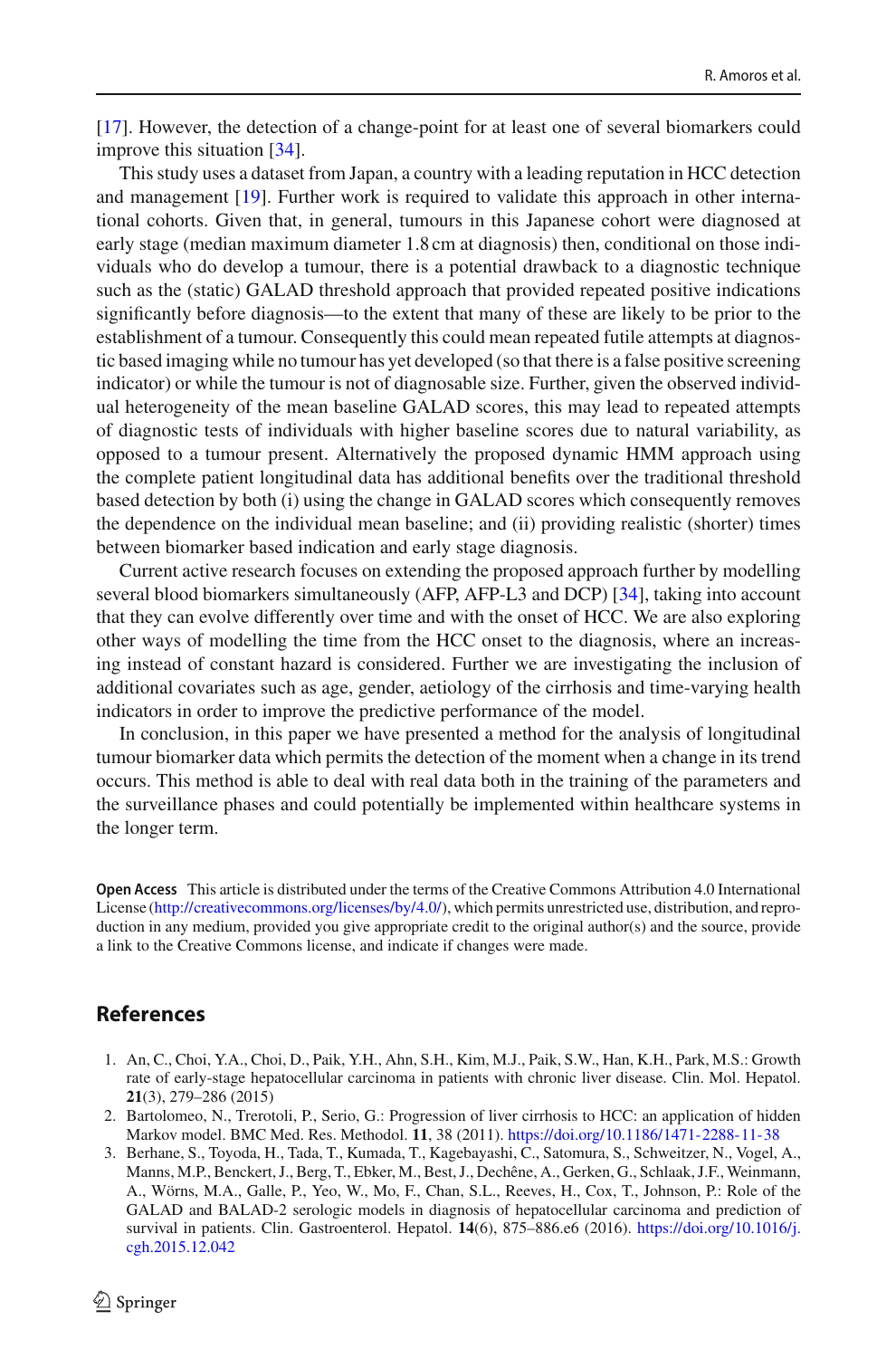- <span id="page-19-8"></span>4. Bird, T.G., Dimitropoulou, P., Turner, R.M., Jenks, S.J., Cusack, P., Hey, S., Blunsum, A., Kelly, S., Sturgeon, C., Hayes, P.C., Bird, S.M.: Alpha-fetoprotein detection of hepatocellular carcinoma leads to a standardized analysis of dynamic AFP to improve screening based detection. PLOS One **11**(6), e0156801 (2016). <https://doi.org/10.1371/journal.pone.0156801>
- <span id="page-19-0"></span>5. Bray, F., Ferlay, J., Soerjomataram, I., Siegel, R.L., Torre, L.A., Jemal, A.: Global Cancer Statistics 2018: GLOBOCAN estimates of incidence and mortality worldwide for 36 cancers in 185 countries. CA Cancer J. Clin. **6**(68), 394–424 (2018). <https://doi.org/10.3322/caac.21492>
- <span id="page-19-14"></span>6. Bruce, M.G., Bruden, D., McMahon, B.J., Christensen, C., Homan, C., Sullivan, D., Deubner, H., Williams, J., Livingston, S.E., Gretch, D.: Clinical significance of elevated alpha-fetoprotein in Alaskan Native patients with chronic hepatitis. Clin. J. Viral Hepat. **15**(3), 179–187 (2008)
- <span id="page-19-18"></span>7. Chang, T., Wu, Y., Tung, S., Wei, K., Hsieh, Y., Huang, H., Chen, W., Shen, C., Lu, C., Wu, C., Tsai, Y., Huang, Y.: Alpha-fetoprotein measurement benefits hepatocellular carcinoma surveillance in patients with cirrhosis. Am. J. Gastroenterol. **110**(6), 836–844 (2015). <https://doi.org/10.1038/ajg.2015.100>
- <span id="page-19-2"></span>8. Colombo, M., de Franchis, R., Ninno, E.D., Sangiovanni, A., Fazio, C.D., Tommasini, M., Donato, M.F., Piva, A., Carlo, V.D., Dioguardi, N.: Hepatocellular carcinoma in Italian patients with cirrhosis. N. Engl. J. Med. **325**(10), 675–680 (1991). <https://doi.org/10.1056/NEJM199104043241404>
- <span id="page-19-12"></span>9. Cox, D.R., Miller, H.D.: The Theory of Stochastic Processes. Chapman and Hall, London (1965)
- <span id="page-19-9"></span>10. Drescher, C.W., Shah, C., Thorpe, J., Briant, K.O., Anderson, G.L., Berg, C.D., Urban, N., Mcintosh, M.W., Drescher, C.W., Thorpe, J., Briant, K.O., Anderson, G.L., Urban, N., Mcintosh, M.W.: Longitudinal screening algorithm that incorporates change over time in CA125 levels identifies ovarian cancer earlier than a single-threshold rule. J. Clin. Oncol. **31**(3), 387–392 (2013). [https://doi.org/10.1200/JCO.2012.](https://doi.org/10.1200/JCO.2012.43.6691) [43.6691](https://doi.org/10.1200/JCO.2012.43.6691)
- <span id="page-19-1"></span>11. Forner, A., Reig, M., Bruix, J.: Hepatocellular carcinoma. Lancet **391**(10127), 1301–1314 (2018). [https://](https://doi.org/10.1016/S0140-6736(18)30010-2) [doi.org/10.1016/S0140-6736\(18\)30010-2](https://doi.org/10.1016/S0140-6736(18)30010-2)
- <span id="page-19-3"></span>12. Galle, P.R., Forner, A., Llovet, J.M., Mazzaferro, V., Piscaglia, F., Raoul, J.L., Schirmacher, P., Vilgrain, V.: EASL clinical practice guidelines: management of hepatocellular carcinoma. J. Hepatol. **69**(1), 182–236 (2018). <https://doi.org/10.1016/j.jhep.2018.03.019>
- <span id="page-19-15"></span>13. Gelman, A., Rubin, D.B.: Inference from iterative simulation using multiple sequences. Stat. Sci. **7**(4), 457–472 (1992). <https://doi.org/10.1214/ss/1177011136>
- <span id="page-19-4"></span>14. Heimbach, J.K., Kulik, L.M., Finn, R.S., Sirlin, C.B., Abecassis, M.M., Roberts, L.R., Zhu, A.X., Murad, M.H., Marrero, J.A.: AASLD guidelines for the treatment of hepatocellular carcinoma. Hepatology **67**(1), 358–380 (2018). <https://doi.org/10.1002/hep.29086>
- <span id="page-19-13"></span>15. Jackson, C.H.: Multistate models for panel data. J. Stat. Softw. **38**(8), 1–29 (2011)
- <span id="page-19-17"></span>16. Jacobs, I., Davies, A.P., Bridges, J., Stabile, I., Fay, T., Lower, A., Grudzinskas, J.G., Oram, D.: Prevalence screening for ovarian cancer in postmenopausal women by CA125 measurement and ultrasonography. Br. Med. J. **306**, 1030–1034 (1993)
- <span id="page-19-6"></span>17. Johnson, P.J., Pirrie, S.J., Cox, T.F., Berhane, S., Teng, M., Palmer, D., Morse, J., Hull, D., Patman, G., Kagebayashi, C., Hussain, S., Graham, J., Reeves, H., Satomura, S.: The detection of hepatocellular carcinoma using a prospectively developed and validated model based on serological biomarkers. Cancer Epidemiol Biomark Prev **23**(1), 144–153 (2014). <https://doi.org/10.1158/1055-9965.EPI-13-0870>
- <span id="page-19-16"></span>18. Kabawat, S.E., Bast, R.C., Welch, W.R., Knapp, R.C., Colvin, R.B.: Immunopathologic characterization of a monoclonal antibody that recognizes common surface antigens of human ovarian tumors of serous, endometroid, and clear cell types. Am J Clin Pathol **79**(3), 98–104 (1983)
- <span id="page-19-19"></span>19. Kudo, M.: Management of hepatocellular carcinoma in Japan as a world-leading model. Liver Cancer **7**(2), 134–147 (2018). <https://doi.org/10.1159/000484619>
- <span id="page-19-5"></span>20. Kudo, M., Izumi, N., Kokudo, N., Matsui, O., Sakamoto, M., Nakashima, O., Kojiro, M., Makuuchi, M.: Carcinoma in Japan: consensus-based clinical practice guidelines proposed by the Japan Society of Hepatology (JSH) 2010 Updated version. Dig Dis **29**(3), 339–364 (2011). [https://doi.org/10.1159/](https://doi.org/10.1159/000327577) [000327577](https://doi.org/10.1159/000327577)
- <span id="page-19-7"></span>21. Kudo, M., Matsui, O., Izumi, N., Iijima, H., Kadoya, M., Imai, Y., Okusaka, T., Miyayama, S., Tsuchiya, K., Ueshima, K., Hiraoka, A., Ikeda, M., Ogasawara, S., Yamashita, T., Minami, T., Yamakado, K.: JSH consensus-based clinical practice guidelines for the management of hepatocellular carcinoma: 2014 update by the Liver Cancer Study Group of Japan. Liver Cancer **29**(3), 458–468 (2011). [https://doi.org/](https://doi.org/10.1159/000327577) [10.1159/000327577](https://doi.org/10.1159/000327577)
- <span id="page-19-11"></span>22. Mariño, I.P., Blyuss, O., Ryan, A., Gentry-Maharaj, A., Timms, J.F., Dawnay, A., Kalsi, J., Jacobs, I., Menon, U., Zaikin, A.: Change-point of multiple biomarkers in women with ovarian cancer. Biomed. Signal Process. Control **33**, 169–177 (2017). <https://doi.org/10.1016/j.bspc.2016.11.015>
- <span id="page-19-10"></span>23. McIntosh, M.W., Urban, N.: A parametric empirical Bayes method for cancer screening using longitudinal observations of a biomarker. Biostatistics (Oxf. Engl.) **4**(1), 27–40 (2003). [https://doi.org/10.1093/](https://doi.org/10.1093/biostatistics/4.1.27) [biostatistics/4.1.27](https://doi.org/10.1093/biostatistics/4.1.27)